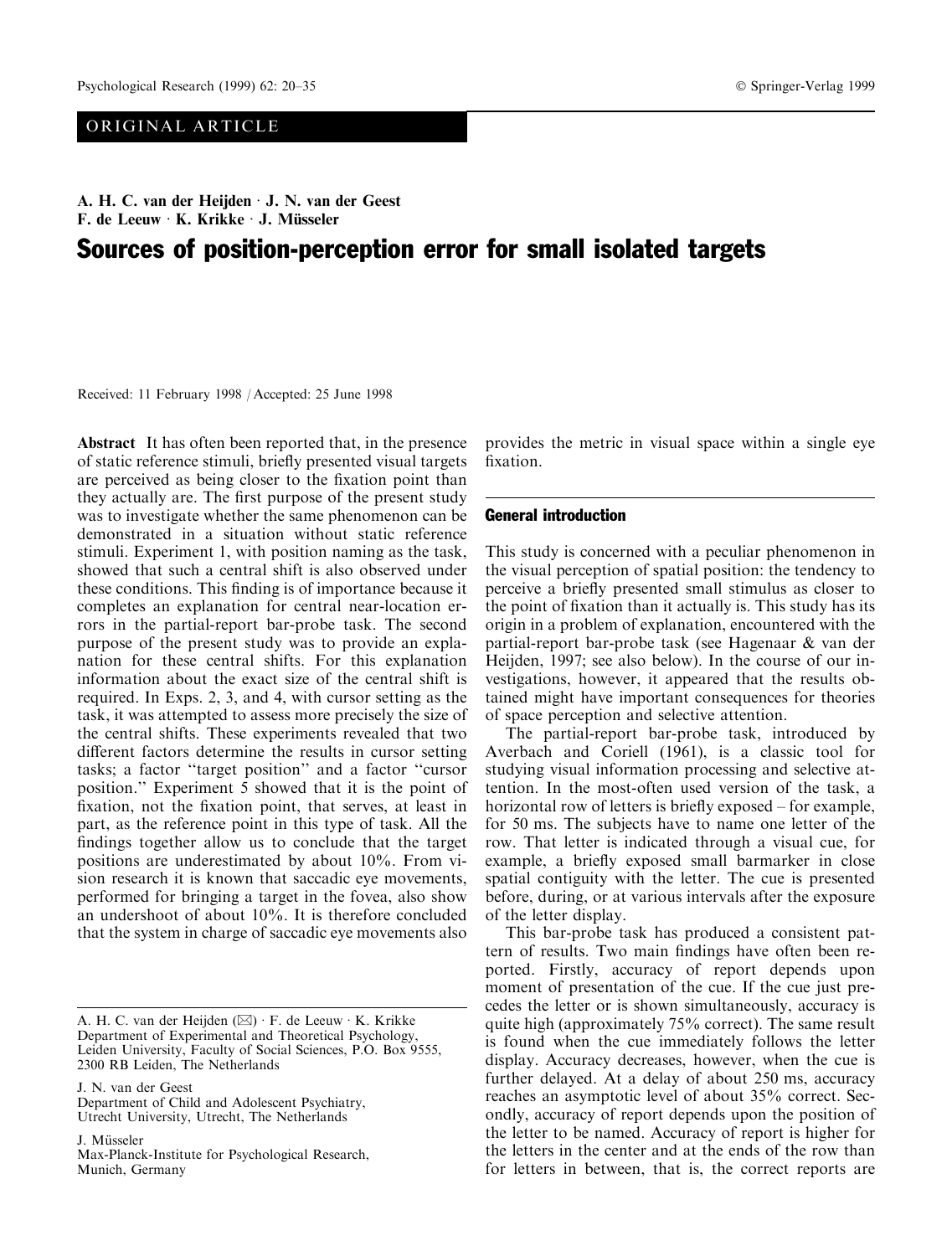distributed in the shape of a "W" across positions (see, e.g., Averbach & Coriell, 1961; Mewhort, Campbell, Marchetti, & Campbell, 1981; Hagenaar & van der Heijden, 1995, 1997).

With regard to the interpretation of the results obtained with this task, three successive steps can be distinguished (see Hagenaar & van der Heijden, 1997). Initially, following Averbach and Coriell (1961), only the percentages of correct reports as a function of spatial position and of moment of appearance of the cue were regarded as pertinent. These percentages of correct reports were taken as unbiased estimates of the subject's ability to identify the indicated letters. Therefore, initially, it was simply taken for granted that each error reflected a failure of perceptual analysis or of identification (see, e.g., Estes, 1978).

Later, following Townsend (1973), a detailed analysis of the errors was used. In this analysis, the erroneous responses are classified as either item errors or location errors, with an item error referring to the report of a letter that was not in the array, and a location error referring to the report of a letter that was in the array but not in the position indicated. It appeared that the great majority of errors were location errors and that most location errors were near-location errors, that is, they consisted of the name of a letter adjacent to the letter indicated (see, e.g., Mewhort et al., 1981; Hagenzieker, van der Heijden & Hagenaar, 1990; Hagenaar & van der Heijden, 1995, 1997). This outcome strongly suggested that it was not so much problems of perceptual analysis or identification, but problems of localization that imposed the major limitations on performance in partial-report bar-probe tasks (see, e.g., Campbell & Mewhort, 1980; Mewhort, 1987; Mewhort et al., 1981).

Recently, the near-location errors were further analyzed. Hagenaar and van der Heijden (1997) distinguished between central near-location errors and peripheral near-location errors, with a central near-location error referring to the report of an adjacent letter on the foveal side of the indicated letter, and a peripheral near-location error referring to the report of an adjacent letter on the peripheral side of the indicated letter. From this analysis it appeared that the great majority of near-location errors were central near-location errors; a preponderance of response letters came from a position adjacent to, and on the foveal side of, the target. This outcome not only supported the view introduced by Mewhort and associates that localization problems are the major source of errors in partial-report bar-probe tasks, but also suggested a detailed explanation of the location errors in terms of erroneous spatial perception of the briefly presented cue, that is, the bar.

The explanation forwarded by Hagenaar and van der Heijden (1997) was based on an observation reported by Rauk and Luuk (1980). These authors investigated the accuracy of the absolute judgements of the spatial position of briefly presented  $(0.5 \text{ ms})$  isolated dots that could be regarded as members of a horizontal (or ver-

tical) one-dimensional array. They observed that subjects made many errors in naming the position of such a dot. In particular, they observed that "...in most cases the means of the erroneous responses were shifted towards the central fixation point..." From this observation they concluded "...a general tendency to estimate the position of an object as if it was more centrally located than it actually was'' (Rauk & Luuk, 1980, p.150). Rauk and Luuk were by no means the only investigators that observed these systematic position errors. Similar or closely related observations, for example, were reported by Bedell and Flom (1981); Leibowitz, Myers and Grant  $(1955)$ ; Mateeff and Gourevich  $(1983, 1984)$ ; Mateeff and Hohnsbein (1988); Mitrani and Dimitrov (1982); Osaka (1977); O'Regan (1984); Rose and Halpern (1992); and Skavenski (1990).

Hagenaar and van der Heijden (1997) explained their main result  $-$  a preponderance of central near-location  $errors - by assuming that the letters in the row were$ perceived in the correct positions, but that the shortduration barmarkers that they used to indicate the position of the target were perceived like the dots in Rauk and Luuk's (1980) experiments, that is, as being shifted towards the central fixation point. The additional assumption that, with simultaneous presentation of array and cue, the letter array helps in correctly fixing the position of the barmarker and that this help is increasingly lacking with an increasing temporal separation between array and cue, allowed them an explanation of why (central near) location errors increased with increasing cue delays.

In this way, it seemed as if a phenomenon often reported by basic vision research achieved an adequate explanatory status for a group of results obtained in an important, classical, visual information processing and selective attention task. Nevertheless, two important issues required further investigation.

Firstly, closer inspection of the vision research literature showed that the evidence supporting Hagenaar and van der Heijden's (1997) explanation is not overwhelming. As stated, Hagenaar and van der Heijden invoked the assumption that the array can be of help in correctly fixing the position of the cue. In other words, they assumed that apparent central displacements of the cue will especially be observed in the absence of reference points in the visual field as in the bar-probe task with a delayed (or advance) cue. However, in the vision research literature, precisely these central displacements in the absence of reference points have apparently never been reported. In a review, Rose and Halpern (1992, p. 290) conclude, "What is common to all experiments is the use of static reference stimuli and brief or transiently presented target stimuli.'' Thus, the stimulation situation used in vision research is different in an essential aspect from the situation in bar-probe tasks with a delayed (or advance) cue. Whether under the latter conditions, that is, in the absence of static reference points, central displacements will also be observed has still to be assessed. The demonstration of central displacements in the ab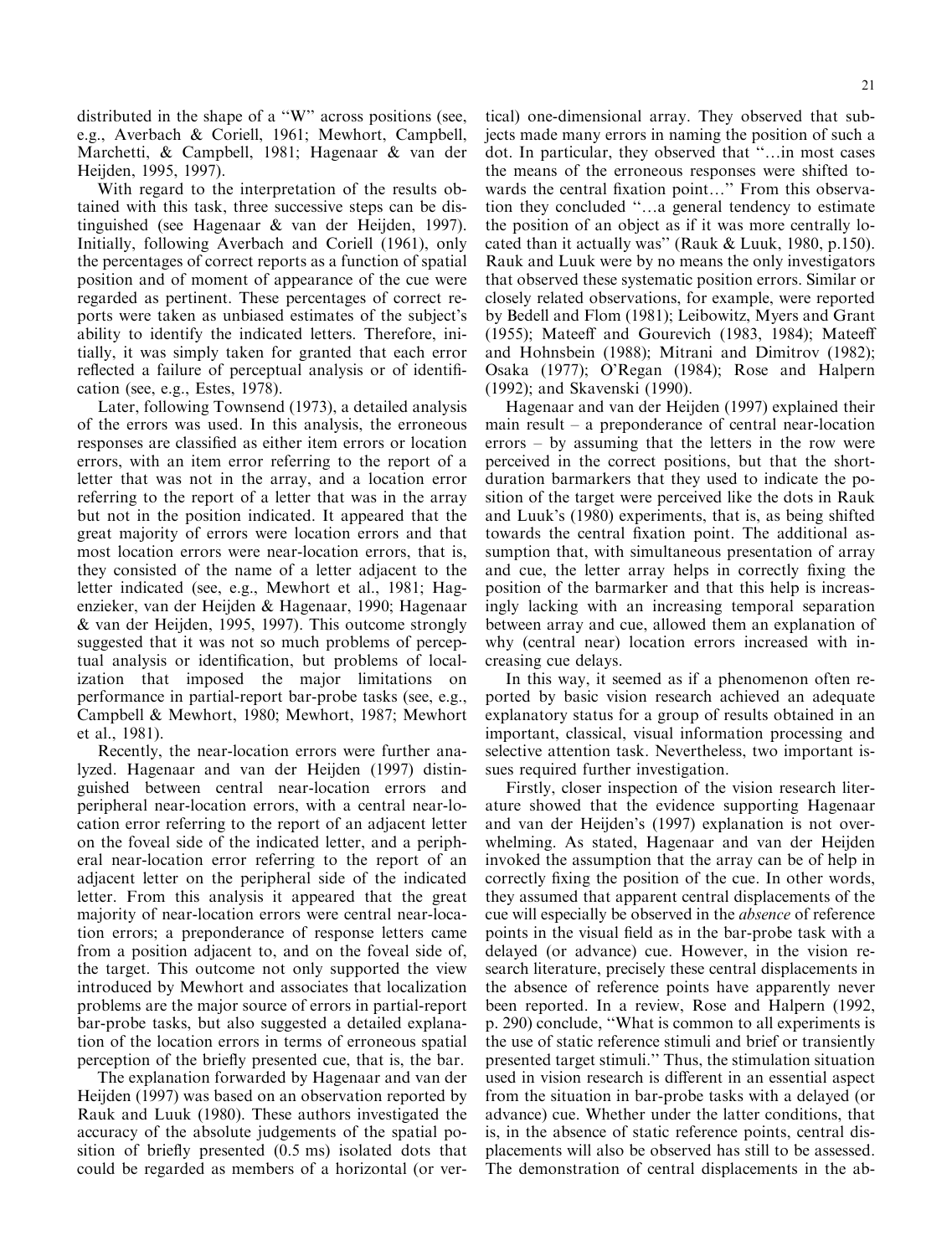sence of static reference points was the first goal of our investigations.

Secondly, even when central displacements of a briefly presented target in the absence of static reference points can be demonstrated, the explanation of central near-location errors in partial-report bar-probe tasks, forwarded by Hagenaar and van der Heijden (1997),  $remains incomplete.$  Then one phenomenon  $-$  the central near-location errors  $-\text{ is explained in terms of another}$ phenomenon  $-$  the central displacements of the cue  $-$  but the explanation of the latter phenomenon is still completely missing. Therefore, in the course of our research, the search for the cause of the central displacements of briefly presented targets became the second goal of our investigations.

### Experiment 1

#### Introduction

In our first experiment we investigated whether, in the absence of static reference points, central displacements of a briefly presented line can be demonstrated. The exposure conditions used were similar to those in a partial-report bar-probe task with a delayed (or advance) cue. On each trial, subjects saw a briefly presented small vertical line  $-$  a bar  $-$  that was positioned below an imaginary horizontal array with seven equispaced positions. The array was centered at the fixation point. The spatial dimensions of the displays were chosen in such a way that they were close to the spatial dimensions of the displays used in the partial-report barprobe tasks reported by Hagenaar and van der Heijden (1995, 1997). The subjects had to indicate the perceived position of the bar by naming one of the seven positions.

#### Method

Subjects. Eight students at the University of Leiden served as paid subjects. All of them had normal or corrected-to-normal vision. The subjects were tested individually.

Apparatus. The experiment was run using a standard, high-resolution, low-radiation SVGA computer display. Screen size was reduced to a rectangle of about 8.5 by 4.8 deg of visual angle by means of a window cut in a sheet of black paper. The screen was housed in a low-illuminated room. The presentation of the trial events and the recording of the responses were controlled by a standard 486/33-Hz PC.

The subject was seated at a table in front of the screen at a viewing distance of about 95 cm. The subject's head was supported and fixed by a chin-rest. The subject initiated stimulus exposure by pressing a button placed on the table in front of him/her.

Stimulus material. Each display contained an (imaginary) horizontal array of seven equi-spaced positions centered at the central fixation point. The total length of the (imaginary) array was 3.10 deg and the height was .36 deg of visual angle. The inter-position spaces were about .49 deg of visual angle. In the first 21 practice trials the positions in the array were labelled by means of digits.

The digits ran from "3," "2," and "1" on the left through "0" in the center to  $\cdot 1$ ,"  $\cdot 2$ ," and  $\cdot 3$ " on the right. This array was not shown in the rest of the practice trials and in the experimental trials.

At each trial a vertical target line was shown below one of the seven positions in the (imaginary) array. The length of a target line was about .35 deg and the width was about .03 deg of visual angle. The line was presented below the (imaginary) array, with its top at a distance of about .60 deg of visual angle from the array.

Before stimulus exposure a (dim) fixation cross was displayed at the center. The width of the fixation cross was .12 deg and the height was .12 deg of visual angle.

Design. In the main experiment each subject saw a unique series of 350 trials, being 50 replications of the seven line positions. The 350 trials were ordered randomly for each subject.

Procedure. Each subject took part in one individual session. The session started with a 5-min period to adapt to the illumination level in the room. In this period and prior to the first stimulus presentation, the subject was informed about the task and about the positions and verbal labels that were used, that is, from ``3 on the left" through " $0$ " to " $3$  on the right."

The subjects were instructed to look at the (dim) fixation cross and to initiate stimulus presentation when the cross was sharply in focus. On stimulus initiation the fixation cross disappeared. After 100 ms the line was shown at one of the seven target positions. After that, the line disappeared. The subject was requested to name the position of the line and to guess if unsure.

Each subject received 84 practice trials. In the first 21 practice trials the array of digits was shown. In these practice trials the exposure time of the line was 400 ms. In the later 63 practice trials the array of digits was not shown, and the exposure time of the line was successively lowered from 400 ms to 30 ms. Then the subject undertook the 350 experimental trials. The exposure time of the line was 30 ms. A short rest period was given when asked for by the subject. Feedback was given on the first 21 practice trials only, that is, when the array of digits was shown.

#### Results

For analyzing the data, the positions were recoded as " $-3$ ," " $-2$ ," and " $-1$ " (on the left) through "0" (at the center) to "+1," "+2," and "+3" (on the right). Table 1 gives, averaged across subjects, the proportions of reported positions of the line,  $R(TP)$ , for each of the seven target positions, TP.

A perceived target position,  $p(TP)$ , was defined as the weighted mean of the reported positions. Per subject and per position, the deviation of the perceived target

**Table 1** The proportions of reported positions,  $R(TP)$ , for each of the seven target positions, TP

| TP                                                                           | R(TP)          |                         |                                  |                                           |                                  |                         |                |
|------------------------------------------------------------------------------|----------------|-------------------------|----------------------------------|-------------------------------------------|----------------------------------|-------------------------|----------------|
|                                                                              | $-3$           | $-2$                    | $-1$                             | $\theta$                                  | $+1$                             | $+2$                    | $+3$           |
| $\frac{-3}{-2}$<br>$-\overline{1}$<br>$\overline{0}$<br>$+1$<br>$+2$<br>$+3$ | 0.513<br>0.028 | 0.458<br>0.673<br>0.053 | 0.030<br>0.284<br>0.813<br>0.047 | 0.017<br>0.135<br>0.878<br>0.175<br>0.008 | 0.075<br>0.788<br>0.384<br>0.038 | 0.038<br>0.590<br>0.565 | 0.020<br>0.398 |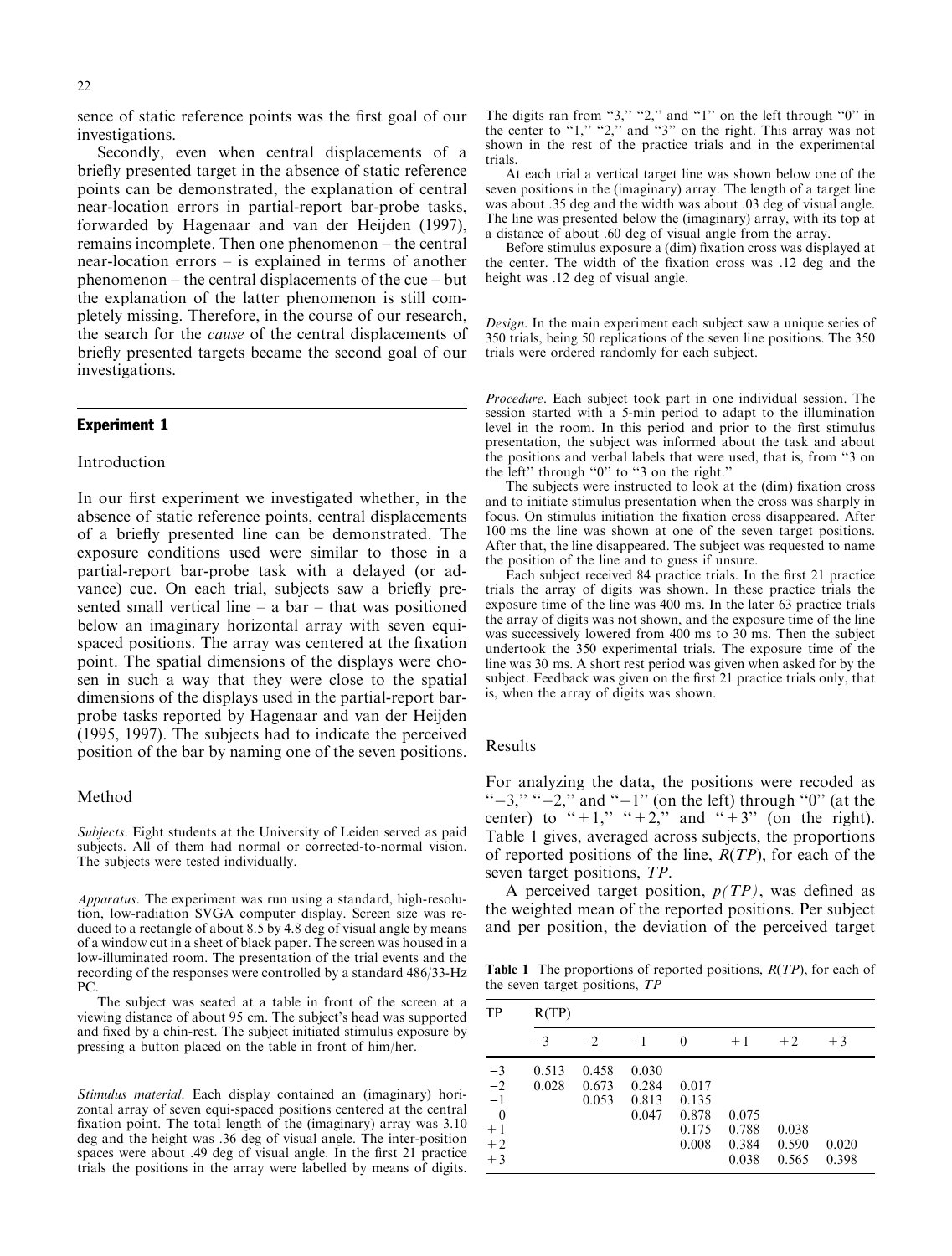

Fig. 1 The deviation of the perceived position from the target position,  $d(TP)$ , as a function of the target position

position from the actual target position,  $d(TP)$ , was calculated. Figure 1 presents these deviations, averaged across subjects, for each of the seven target positions, TP.

#### Deviation

To investigate the effect of target position on the deviation of the perceived position from the actual target position, two analyses of variance were conducted. The first analysis included all the target positions from  $-3$  to  $+3$ . The second analysis included the target positions from  $-2$  to  $+2$ . Both ANOVAs yielded a highly significant effect of target position:  $F(6,42) = 30.59$ ,  $p < .01$ for positions  $-3$  to  $+3$ , and  $F(4,28) = 32.33, p < .01$  for positions  $-2$  to  $+2$ .

### Perceived position<sup>1</sup>

To examine the metric underlying the perceived positions, two linear regression analyses relating deviations of perceived position from target position to actual target positions were performed. The regression equation used was:

$$
d(TP) = B \times TP + A \tag{1}
$$

where B is the regression coefficient on actual target position and A is a constant describing the intercept of the function. In the first regression analysis all the positions were included, that is, the positions from  $-3$  to 3. In the second analysis the outside positions were excluded.

The first regression analysis, including the outer positions  $-3$  to 3, yielded the function:

$$
d(TP) = -.18 \times TP - .03(R^2 = .85, SE = .15) . \tag{2}
$$

Further analysis showed that the intercept constant of  $-.03$  (SE = .02) was not different from zero,  $t(55) = -1.52$ ,  $p > .10$ . The regression coefficient of -.18  $(SE = .01)$  was different from zero,  $t(55) = -17.56$ ,  $p \leq 0.01$ . The regression coefficient shows that the subjects underestimated the target position by about 18%.

The second regression analysis, excluding the outer positions  $-3$  to 3, yielded the function:

$$
d(TP) = -.15 \times TP - .02(R^2 = .76, SE = .12) . \tag{3}
$$

Further analysis showed that the intercept constant of  $-.02$  (SE = .02) was not different from zero,  $t(39) = -0.97$ ,  $p > .10$ . The regression coefficient of  $-.15$  $(SE = .01)$  was different from zero,  $t(39) = -11.06$ ,  $p \leq 0.01$ . The regression coefficient shows that the subjects underestimated the target position by about  $15%$ .

# Discussion

The results obtained strongly suggest that, also in the absence of static reference points as in the bar-probe task with delayed (or advance) cues, subjects tend to perceive the positions of briefly presented targets closer to the fixation point than they actually are. This is already apparent from Table 1, which shows that errors in reporting the target position are more likely to be inwards than outwards, that is, more likely to be closer to than further away from the fixation point. The analyses of variance over the signed, that is, positive and negative, deviations and the linear regression analyses relating deviations of perceived target position from actual target position to the actual target positions support this observation. In addition, these analyses show that the magnitude of the central displacement increases with increasing target eccentricity.

In the present experiment no outward errors were possible on positions  $+3$  and  $-3$ ; the response "4" was not allowed. Therefore, it can be argued that, because of this truncation, the results are artificially biased in the direction of the fixation point. The data are not in accord with this view, however. From Table 1 it is easy to derive that for the set of positions  $(-2, -1, +1, +2)$  – that is, for the positions on which inward and outward errors were possible  $-$  about 88% of the error responses came from inward positions, and about 12% from outward positions. Also, the analysis of variance over the deviations and the regression analysis relating deviations of perceived position from target position to actual target positions with the outer positions,  $-3$  and  $+3$ , deleted, shows that this truncation cannot explain our results; the results for the restricted set of target positions and for the full range of target positions are nearly the same.

<sup>&</sup>lt;sup>1</sup> In all regression equations reported in this study the deviations per subject,  $d(TP)$ , per position,  $TP$ , were used as data, i.e., there were n(subjects)  $\times$  p(positions) pairs of numbers per equation. As a result, the R\*\*2s measure the explained between-subjects and between-positions variances. Therefore, with large between-subjects differences (Exps. 2, 3, and 4) the  $R^{**}$ 2s will be relatively small.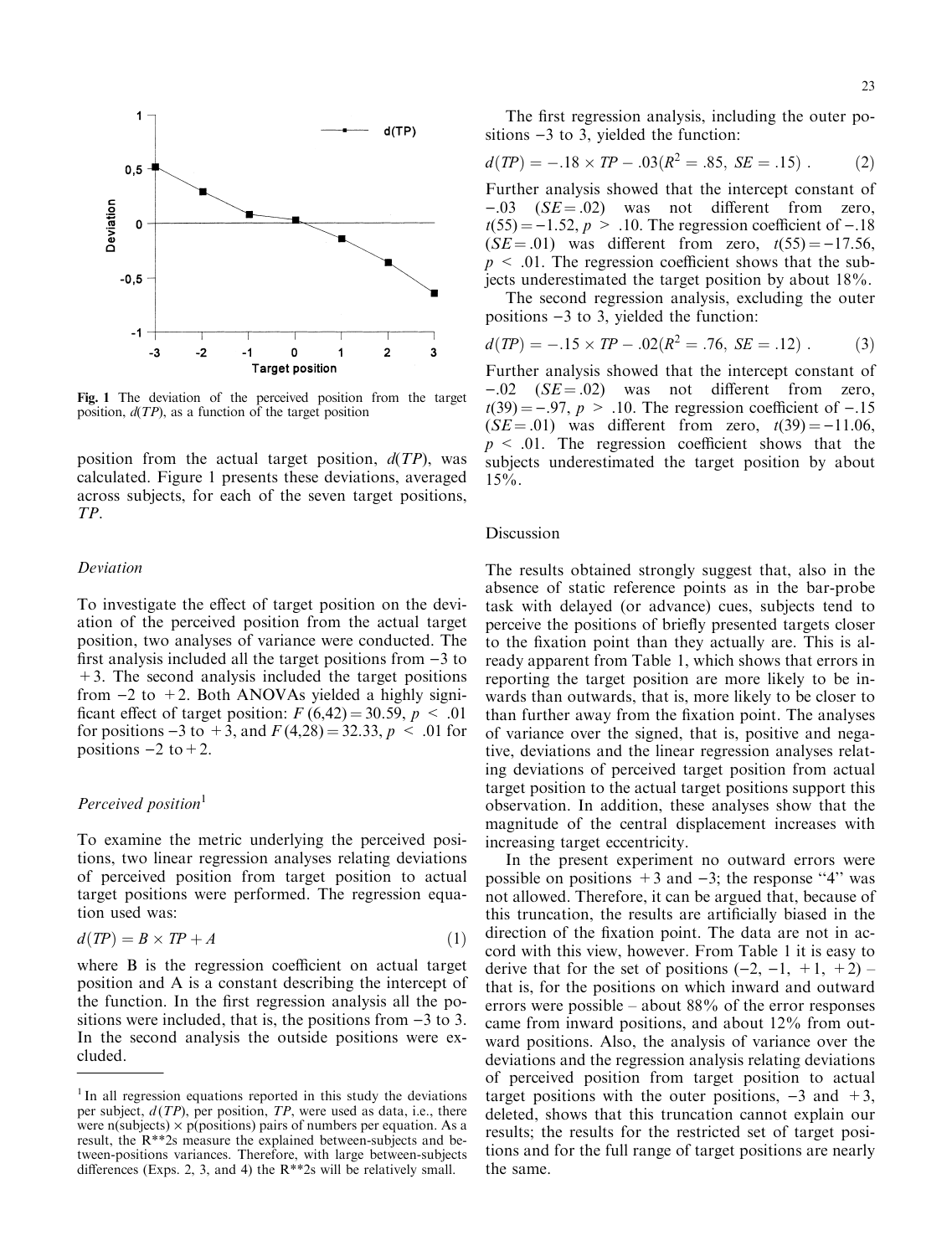#### Experiment 2

#### Introduction

From out Exp. 1 and from the vision research literature, it follows that the central displacement of a briefly presented target is an easily observable phenomenon. An important remaining question, of course, is what is at the basis of these central displacements. As will become clear in the General discussion, to answer this question, information about the exact magnitude of the central displacements of the targets is essential. For two reasons, however, the regression coefficient(s) obtained in Exp. 1 can only be regarded as approximate indications of the central displacements. Firstly, subjects had to indicate the position of the target by employing one verbal label from the set of verbal labels assigned to the seven different target positions. It cannot be excluded that this ``discrete'' mode of responding often forced subjects into indicating the perceived position in a coarse and approximate way. Secondly, no outward errors were possible on positions  $-3$  and  $+3$ . While this "truncation'' cannot be regarded as the cause of the central displacements (see the data for positions  $-2$  and  $+2$  in Fig. 1; see also the regression coefficients in Exp. 1), it hampers the assessment of the exact magnitude of the central displacements.

To evade these problems and to arrive at a better estimate of the exact magnitude of the displacements, in our second experiment the same brief target exposure conditions as in Exp. 1 were used, but instead of a verbal response, a "visual" response was required; the subjects had to move a continuously visible "cursor" from the fixation point to the perceived position of the target. Two cursor step-size conditions were used: a large step-size condition in which the cursor moved from position to position to obtain results comparable with the results of Exp. 1, and a small step-size condition in which the cursor moved in five steps from position to position to avoid the coarse and approximate responding problem. To evade the "truncation" problem, in both conditions positions beyond  $-3$  and  $+3$ could also be indicated.

#### Method

Subjects. Eight students at the University of Leiden served as paid subjects. All of them had normal or corrected-to-normal vision. None of them had participated in the previous experiment. The subjects were tested individually.

Apparatus. Except for the following modifications the same apparatus as in Exp. 1 was used. In this experiment, the subject viewed the screen through a circular tube, in order to avoid distraction by irrelevant events. The subject initiated stimulus exposure by pressing the spacebar on a keyboard placed in front of him/her. The subject also used this keyboard for indicating the position of the target (see below).

Stimulus material. The same stimuli as in Exp. 1 were used.

Response. The subject had to indicate the perceived position of the target by means of a cursor, a very small dot. The cursor dot appeared in the center position (position 0). The subject moved the cursor dot to the right or the left by pushing the left or the right cursor key on the keyboard. The range of cursor positions was not limited to the seven target positions on the (imaginary) array but extended to the left and right border of the screen.

Design. There were two cursor movement conditions: A large step (LS) condition and a small step (SS) condition. In the LS condition each key-press moved the cursor from one position to the next position. In the SS condition each key-press moved the cursor 1/5 of the inter-position distance.

In the main experiment each subject received two blocks of trials. In one block, the cursor dot moved with large steps (LS condition), and in the other block the cursor dot moved with small steps (SS condition). The order of the blocks was balanced over subjects. Each block consisted of 140 trials, being 20 replications of the seven target positions. Thus, for each subject, the total main experiment consisted of 2 (LS condition and SS condition)  $\times$  7 (target positions)  $\times$  20 (replications) = 280 trials.

Procedure. Each subject took part in one individual session. The session started with a 5-min period to adapt to the illumination level in the room. In this period the subject was informed about the task, the blocks, the seven positions, and the cursor adjustment.

The subjects were instructed to look at the fixation cross and to initiate stimulus presentation when the cross was sharply in focus. Upon stimulus initiation, the fixation cross disappeared. After 100 ms the target line appeared for 30 ms at one of the seven target positions. Then the target line disappeared. The cursor dot appeared 250 ms after the disappearance of the target. The subject could then move the cursor dot to the position where he/she had seen the target. The subject was instructed to press the spacebar when the perceived position of the cursor dot was as close as possible to the perceived position of the target. After pressing the spacebar, the cursor dot disappeared, the fixation cross reappeared, and the subject could start the next trial.

Each experimental block was preceded by five practice blocks of 14 trials each. The practice blocks differed in the exposure time of the target. Over the five blocks, this time was successively lowered from 1 s to 30 ms, that is, to the exposure time used in the main experiment. The first practice block differed from the other four in two respects. Firstly, the target exposure was accompanied by a display showing all the positions numbered from 3 via 0 to 3 (see also Exp. 1). Secondly, to provide feedback about the correctness of the response, the target line reappeared at the correct position after the response.

### Results

``Position'' and ``perceived target position'' were de®ned as in Exp. 1. Figure 2 presents, for each of the seven target positions, TP, averaged across subjects, the deviation of the perceived target position from the actual target position,  $d(TP)$ , for the two cursor movement conditions, large steps  $(LS)$  and small steps  $(SS)$ .

# Deviation

To investigate the effect of type of cursor movement, LS and SS, and target position on the deviations of the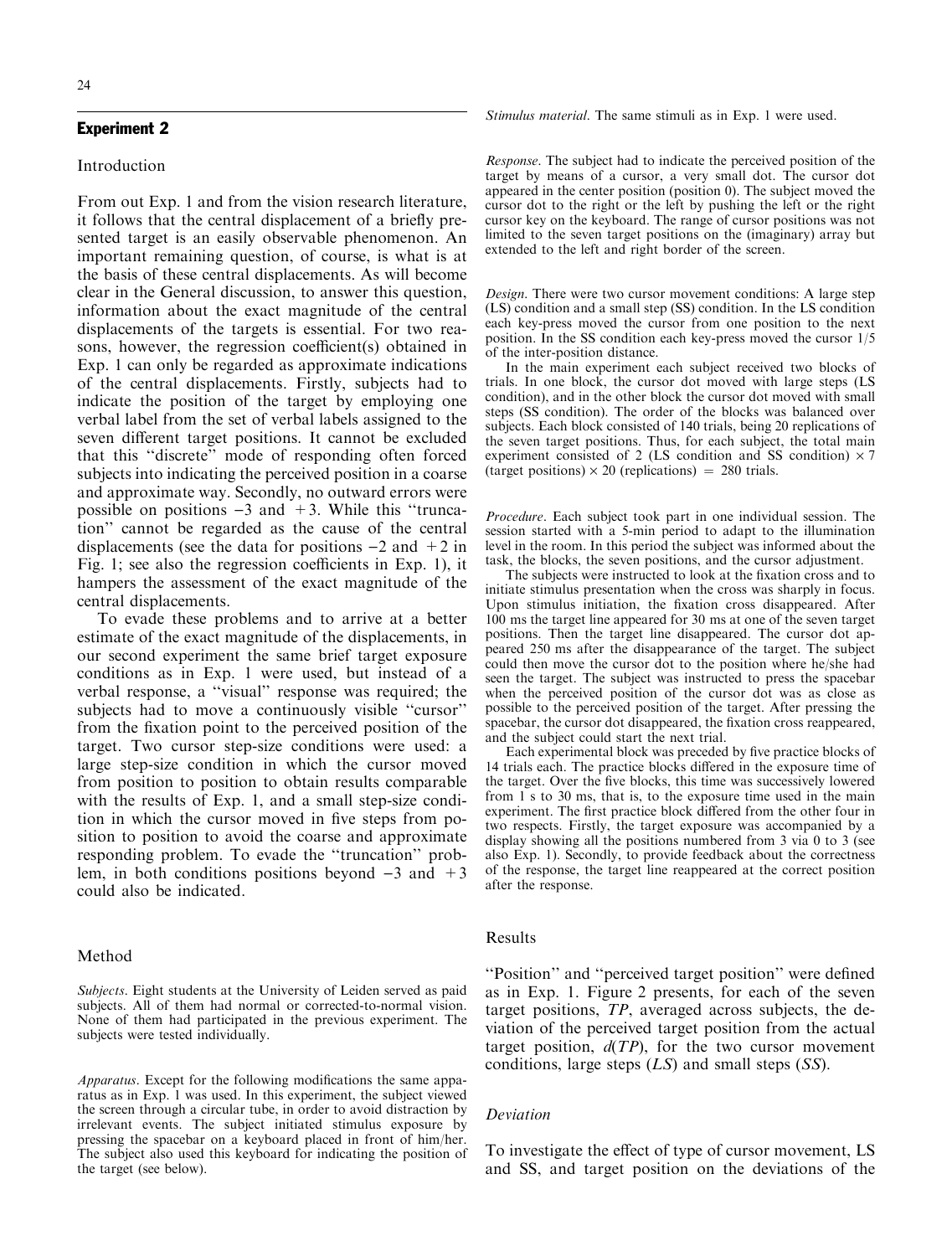

Fig. 2 The deviation of the perceived position from the target position as a function of the target position, for each of the two cursor conditions (LS and SS). See text for further details

perceived target positions from the actual target positions an analysis of variance was performed. Neither the main effect of cursor movement  $(F(1,7) = 2.06, p >$ .10) nor the main effect of target position  $(F(6, 42) = 0.55, p > .10)$  were significant. The interaction between type of cursor movement and target position was, however, highly significant  $(F(6, 42) = 9.64,$  $p \leq .01$ ).

# Perceived position<sup>2</sup>

To examine the metric underlying the perceived positions, a linear regression analysis, relating deviations of perceived position from target position to actual target positions, was performed for each of the two cursor movement conditions (see also Exp. 1).

For the LS condition, the regression analysis yielded the function:

$$
d(TP) = -.04 \times TP - .00(R^2 = .14, SE = .21) . \tag{4}
$$

Further analysis showed that the intercept constant of  $-.00$  (SE = .03) was not different from zero,  $t(55) = -.13$ ,  $p > .10$ . The regression coefficient of  $-.04$  (SE = .01) was different from zero,  $t(55) = -2.99$ ,  $p > .01$ . The regression coefficient shows that the subjects underestimated the target position by about 4%.

For the SS condition, the regression analysis yielded the function:

$$
d(TP) = .06 \times TP + .02(R^2 = .11, SE = .34) \tag{5}
$$

Further analysis showed that the intercept constant .02  $(SE = .05)$  was not different from zero,  $t(55) = .51$ ,  $p > .10$ . The regression coefficient of .06 (SE = .02) was different from zero,  $t(55) = 2.63$ ,  $p < .05$ . The regression coefficient shows that the subjects overestimated the target position by about 6%.

#### Discussion

In Exp. 1, with verbal responses, the results clearly indicated central displacements of the target. In the present experiment, with size of cursor movement as the response, virtually no evidence for such displacements is obtained. The analysis of variance over the deviations revealed no more than a significant interaction between type of cursor movement and target positions. This outcome strongly suggests that, on the average, with size of cursor movement as the dependent variable, the positions are correctly perceived and indicated, albeit that type of cursor movement has a small but systematic effect on the correctness of the responses.

Recent related results reported by Bridgeman, Peery, and Anand (1997) strongly suggest that nothing is wrong with our data; these investigators also consistently found central displacements with position naming (as in our Exp. 1) but not with manual pointing at the position (as in the present experiment). However, there is a reason to assume that something is wrong with the conclusion that, with size of cursor movement as the dependent variable, the positions are correctly perceived and indicated.

As stated in the Introduction, it is reasonable to assume that in the present experiment the small step (SS) condition gives a more adequate indication of the perceived target positions than the large step (LS) condition. With the small, 0.2, steps subjects can simply much better approximate the perceived target positions than with the large, 1.0, steps. Thus, at this point in our line of experimentation, the estimates obtained in the SS condition are the data that have to be taken seriously and explained. The results and analyses indicate that in this SS condition the subjects tend to position the cursor more *peripherally* than the target was (see Fig. 2 and the linear regression equation with the positive regression coefficient of .06). However, Exp. 1 provides no reason whatsoever to assume that subjects perceive the target more peripherally than it actually was. Thus, when we take the outcome of the present experiment seriously and when we also accept the outcome of Exp. 1, then the combination of results strongly suggests that an extra factor is introduced with the continuously visible cursor as the measuring stick for perceived target position. This extra factor certainly requires further investigation and elaboration.

# Experiment 3

#### Introduction

The two foregoing experiments together strongly suggest that in an experiment in which a movable cursor is used to indicate the position of a briefly presented target, two factors determine the data:

1. The first factor is the perceived position of the target, or, for short, the "target position"; subjects tend

<sup>&</sup>lt;sup>2</sup> See Footnote 1.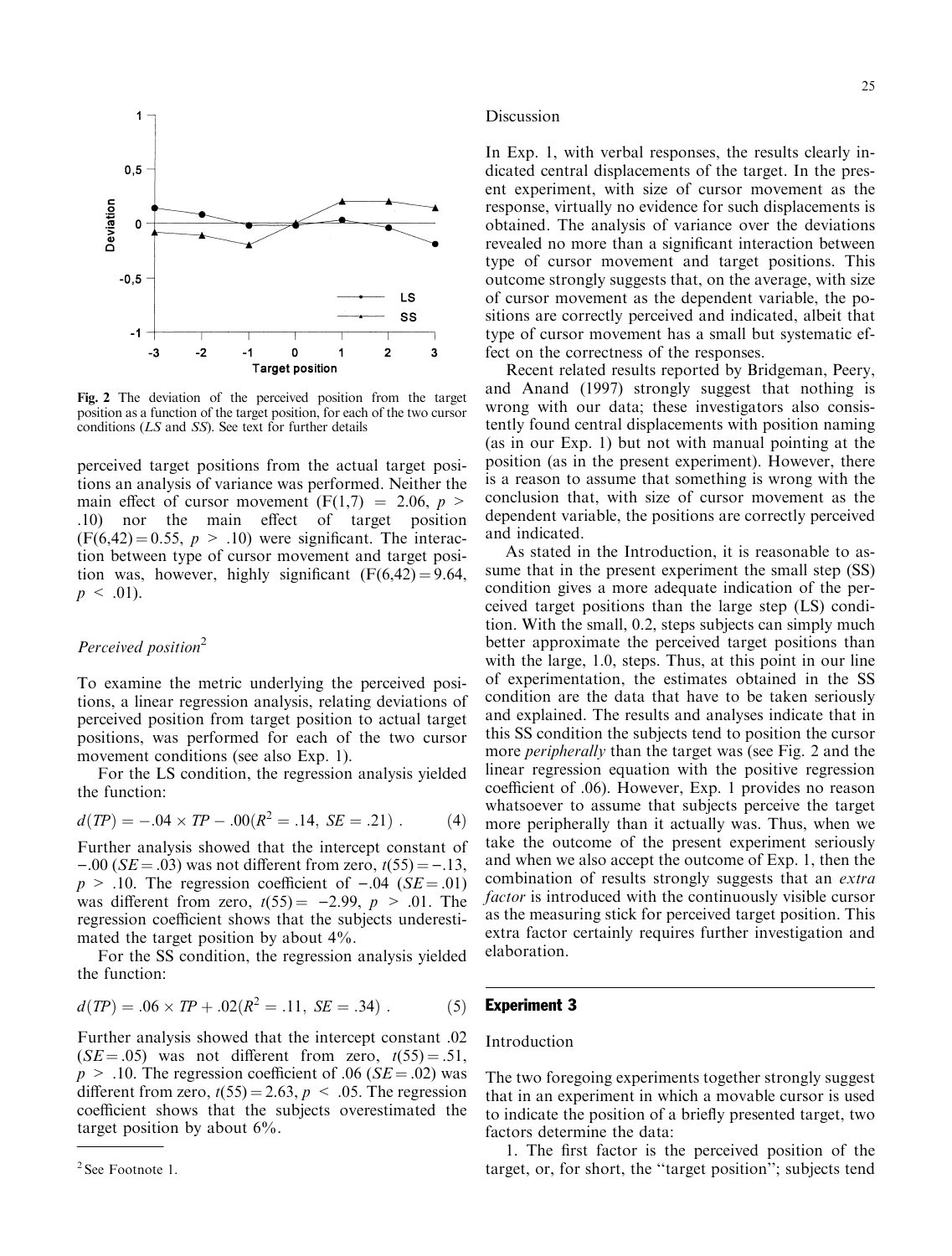to estimate the position of a target more centrally than it actually is (see Exp. 1).

2. The second factor is the perceived (end) position of the cursor, or, for short, the "cursor position"; subjects tend to place the cursor at the peripheral side of the perceived target position (compare the results of Exps. 1 & 2) and sometimes even more peripherally than the target actually was (see the SS condition Exp. 2).

In Exp. 2, these two factors, "target position" and ``cursor position,'' were completely confounded or correlated, in the sense that both factors always had the same  $-$  positive or negative  $-$  direction. A target presented and perceived at the right required a cursor movement to the right (positions  $+1$ ,  $+2$ , and  $+3$ ); a target presented and perceived in the center required no cursor movement (position 0), and a target presented and perceived at the left required a cursor movement to the left (positions  $-1$ ,  $-2$ , and  $-3$ ). The data collected in Exp. 2 can therefore be considered as being determined by an underlying factor "target position" that is modulated or transformed by a correlated factor "cursor position.'' Because of this correlation or confounding, it is impossible to disentangle the contributions of the two factors and to estimate their respective effects.

The purpose of our third experiment was to disentangle the contributions of the factors "target position" and "cursor position" in the small step, SS, condition (see Exp. 4 for the large step, LS, condition). To this end, besides a "cursor starts in the middle" (M) condition, also the conditions "cursor starts at the left"  $(L)$ and "cursor starts at the right"  $(R)$  were used. In the L condition for all (perceived) target positions, a (positive) cursor movement to the right is required, and in the R condition for all (perceived) target positions, a (negative) cursor movement to the left is required. In this way, in the  $L$  and  $R$  conditions the factor "cursor position" is un-correlated or additive with the factor "target position," and their separate contributions can be assessed<sup>3</sup>.

#### Method

Subjects. Nine students at the University of Leiden served as paid subjects. All of them had normal or corrected-to-normal vision. None of the subjects had participated in the previous experiments. The subjects were tested individually.

Apparatus, stimulus material and procedure. These were the same as in Exp. 2.

Response. The cursor could start at three positions: in the middle  $(M)$ , at the left  $(L)$ , and at the right  $(R)$  of the (imaginary) array. In condition M, the cursor started from the center position (position 0) and had to be moved to the left or to the right. In condition L, the cursor started from a point three positions to the left of position  $-3$ , that is, at position  $-6$ , and had to be moved to the right. In condition R, the cursor started from a point three positions to the right of position  $+3$ , that is, at position  $+6$ , and had to be moved to the left. In all three conditions the cursor moved in small steps, that is, 0.2 positions per key push.

Design. The main experiment consisted of three blocks that differed in the starting position of the cursor. Each block consisted of 140 trials, being 20 replications of the seven target positions. Thus, per subject, the main experiment consisted of 3 (cursor positions)  $\times$  7 (target positions)  $\times$  20 replications = 420 trials. Over subjects the order of blocks was varied by using a Latin square.

#### Results

``Position'' and ``perceived target position'' were de®ned as in the previous experiments. Figure 3 gives, for each of the seven target positions, TP, averaged across subjects, the deviation from the actual target position,  $d(TP)$ , for the three cursor starting positions (Left, Middle, and Right).

#### Deviation

To investigate the effect of the starting position of the cursor and the target position on the deviations of the perceived positions from the actual target positions, two analyses of variance were conducted. The first analysis included all three starting conditions of the cursor dot, while the second analysis included only the left and right starting conditions.

In the first analysis, the main effect of starting position,  $L$ ,  $M$ , and  $R$ , was highly significant,  $F(2,16) = 17.28$ ,  $p < .01$ . The main effect of target position was not significant,  $F(6,48) = 1.92$ ,  $p > .10$ . The interaction between starting position and target position was highly significant,  $F(12,96) = 10.68$ ,  $p < .01$ .

In the second ANOVA, the main effect of starting position, L and R, was highly significant,  $F(1,8) = 17.61$ ,  $p \leq 0.01$ . The main effect of target position was also highly significant,  $F(6,48) = 9.01$ ,  $p < .01$ . The interac-

1  $0,5$ Deviation  $\mathbf 0$  $-0.5$ Left Middle Right  $-1$  $-2$  $\mathbf 0$  $\overline{2}$  $-3$  $-1$ 3 **Target position** 

Fig. 3 The deviation of the perceived position from the target position as a function of the target position, for each of the three cursor starting positions (Left, Middle, and Right). See text for further details

 $3$ The factor "cursor position", for instance, is additive with the factor "target position" when the cursor is always moved a distance, d, too far. For relatively large distances, as used in the present experiment and in Exp. 4, this seems a reasonable assumption (see also the General discussion).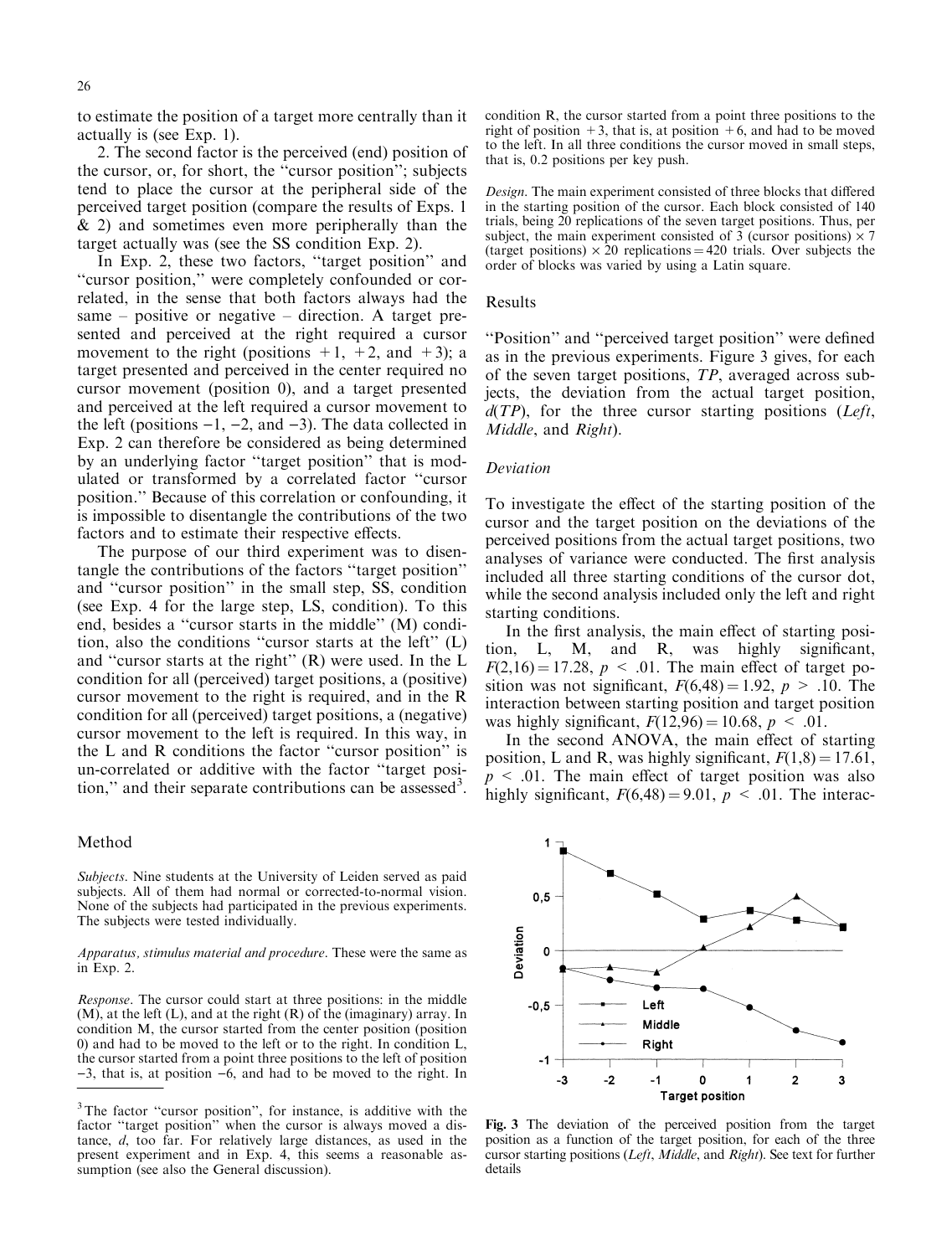tion between starting position and target position was not significant,  $F(6,48) = 1.63$ ,  $p > .10$ .

# Perceived position<sup>4</sup>

To examine the metric underlying the perceived positions, a linear regression analysis, relating deviations of perceived position from target position to actual target positions, was performed for each of the three starting conditions (see also Exp. 1).

For condition M, the regression analysis yielded the function:

$$
d(TP) = .08 \times TP + .00(R^2 = .18, SE = .35) . \tag{6}
$$

Further analysis showed that the intercept constant of .00 ( $SE = .04$ ) was not different from zero,  $t(62) = .00$ ,  $p > .10$ . The regression coefficient of .08 (SE = .02) was different from zero,  $t(62) = 3.70$ ,  $p < .01$ . The regression coefficient shows that the subjects overestimated the target position by about 8%.

For condition L, the regression analysis yielded the function:

$$
d(TP) = -.12 \times TP + .48(R^2 = .27, SE = .38) . \tag{7}
$$

Further analysis showed that the intercept constant of .48 ( $SE = .05$ ) was different from zero,  $t(62) = 9.89$ ,  $p \leq .01$ . The regression coefficient of  $-.12$  (SE = .02) was different from zero,  $t(62) = -4.75$ ,  $p < .01$ . This regression coefficient suggests that the subjects underestimated the target position by about 12%.

For condition R, the regression analysis yielded the function:

$$
d(TP) = -.11 \times TP - .45(R^2 = .16, SE = .51) . \tag{8}
$$

Further analysis showed that the intercept constant of  $-.45$  (SE = .06) was different from zero,  $t(62) = -7.03$ ,  $p \leq .01$ . The regression coefficient of  $-.11$  (SE = .03) was different from zero,  $t(62) = -3.46$ ,  $p < .01$ . This regression coefficient suggests that the subjects underestimated the target position by about 11%.

## Discussion

The analyses of variance and the linear regression equations show that condition M differs in important ways from conditions L and R. The analyses of variance indicate this by yielding a significant interaction between starting positions and target positions when condition M is included, but not when analysis is restricted to conditions L and R. The linear regression equations indicate this by yielding virtually identical values for the regression coefficients and virtually identical (absolute) values for the intercepts in the L and R condition, but strongly deviating values in condition M.

A comparison of the linear regression equations for the small step (SS) condition of Exp. 2, and the M condition of the present experiment shows that the estimated parameters are nearly the same (regression coefficients: .06 and .08; intercepts: .02 and .00). Thus, the M condition of the present experiment is simply what it has to be: a successful replication of the identical SS condition in Exp. 2.

A comparison of the linear regression equations for the L condition and the R condition in the present experiment shows that the values of the estimated parameters are virtually the same (regression coefficients:  $-12$  and  $-11$ ; absolute intercepts: .48 and .45). The only difference between the two regression equations is that the intercept is positive in the L condition (subjects place the cursor a constant distance too far to the right) and that the intercept is negative in the R condition (subjects place the cursor a constant distance too far to the left).

A comparison of the parameters for the L condition and the R condition with the parameters for the M condition (and the SS condition of Exp. 2) reveals that with a peripheral starting point the regression coefficients are much smaller  $(-.12$  and  $-.11$  vs. .08 and .06), and the absolute intercepts are much larger (.48 and .45 vs. .00 and .02). This difference in parameters already suggests that in the L and R condition we were successful in disentangling the contributions of the factors "target position" and "cursor position." Whereas in the M condition (and in Exp. 2), both factors contribute to the regression coefficient and none to the intercept, in the  $L$  and  $R$  condition the effect of "target" position'' seems to show up as a moderate shrink, that  $\overline{i}$ s, as an "undershoot," in the regression coefficients, and the effect of "cursor position" is restricted to the intercepts and shows up as a displaced measuring stick, that is, as a constant "overshoot" (when the cursor starts at the left, the stick moves to the right, and when the cursor starts at the right, the stick moves to the left). The fact that the regression coefficients for the L and R conditions  $(-.12 \text{ and } -.11)$  are rather close to the regression coefficients obtained in Exp. 1  $(-.18$  and ).15) with verbal responses further supports this interpretation (see also Exp. 4 and the General discussion).

# Experiment 4

## Introduction

The results presented up to now suggest that, in our cursor setting experiments, two factors determine the cursor settings; the factor "target position" and the factor "cursor position." Moreover, the results of Exp. 3 suggest that with peripheral starting points, in the function relating the deviations of the perceived target <sup>4</sup> See Footnote 1. **positions** from the actual target positions to the actual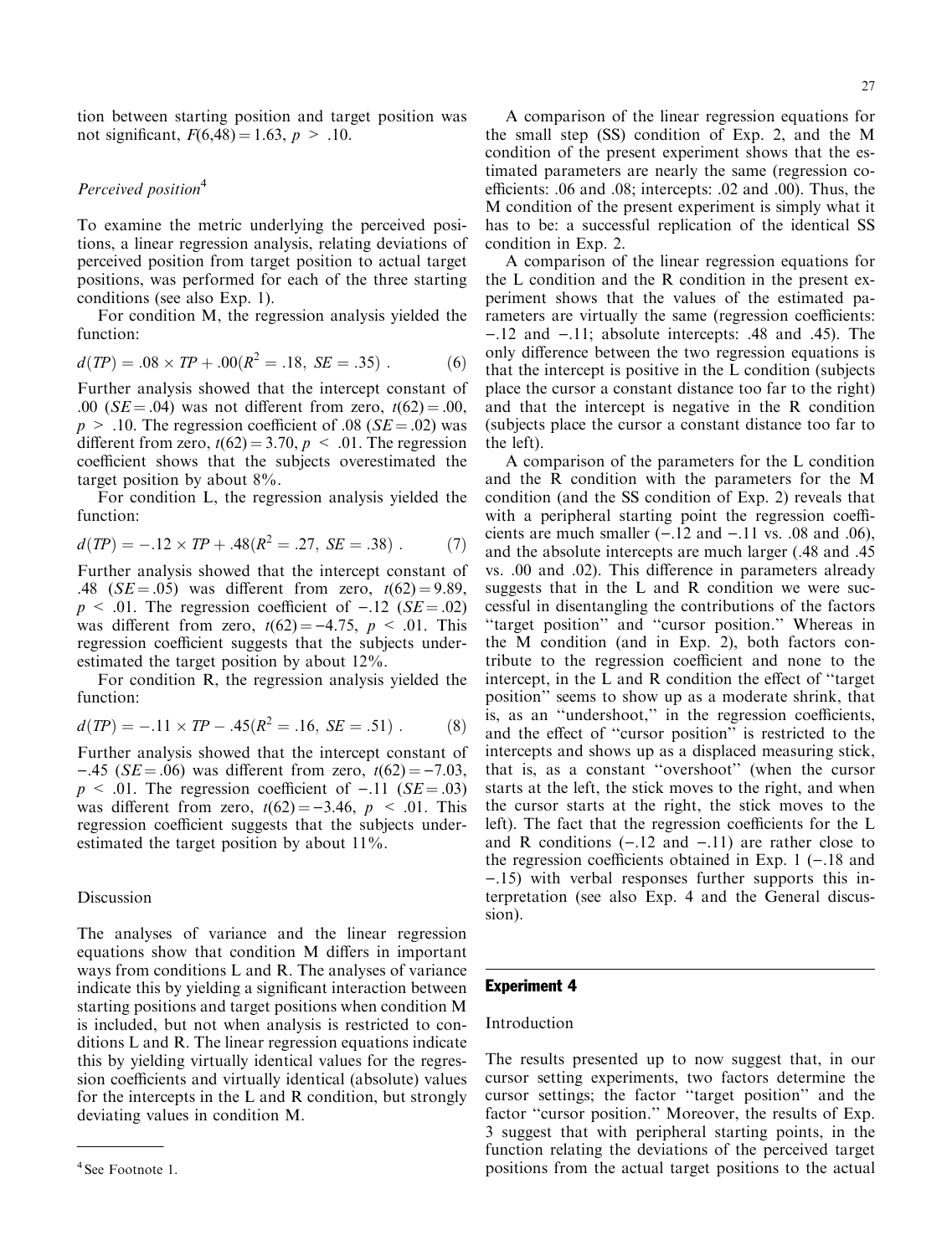target positions, the factor "target position" shows up in the regression coefficient, and the factor "cursor position'' in the intercept. The present experiment serves to substantiate this interpretation further. The experiment has its starting point in a finding in our Exp. 2.

In Exp. 2, two cursor movement conditions were used, a small step (SS) condition and a large step (LS) condition. The analysis of variance revealed a significant interaction between type of cursor movement, LS and SS, and target position. The linear regression analysis yielded different regression coefficients for the two movement conditions:  $-0.4$  for the LS condition and .06 for the SS condition. In the two conditions in Exp. 2, the target presentations were exactly the same. Thus, it is highly unlikely that the factor "target position" was responsible for the difference in results. The only difference between the two conditions was in the type of movement of the cursor: small (0.2) steps and large (1.0) steps. Thus, it must have been the factor "cursor position" that caused the difference in regression coefficients.

From our analysis, presented in the first paragraph of this introduction, an interesting prediction follows. That prediction is that, if with peripheral cursor starting positions in the functions relating deviations to target positions, a difference between the LS condition and the SS condition shows up, that difference should *not* appear in the *regression coefficients* (determined by the factor "target position"), as was the case in Exp. 2, but in the intercepts (determined by the factor "cursor position"). The present experiment, in combination with Exp. 3, tests this prediction. The experiment is a replication of Exp. 3, with large steps instead of small steps.

#### Method

Subjects. Nine students at the University of Leiden served as paid subjects. All of them had normal or corrected-to-normal vision. None of them had participated in the previous experiments. The subjects were tested individually.

Apparatus, stimulus material, design and procedure. These were the same as in Exp. 3.

Response. The same three starting conditions as in Exp. 3 were used. In all three conditions the cursor moved in large (1.0) steps over the (imaginary) array.

#### Results

"Position" and "perceived target position" were defined as before. Figure 4 presents for each of the seven target positions (TP), averaged across subjects, the deviation from the actual target position,  $d(TP)$ , for the three cursor starting positions (Left, Middle, and Right).



Fig. 4 The deviation of the perceived position from the target position as a function of the target position, for each of the three cursor starting positions (*Left, Middle*, and *Right*). See text for further details

#### Deviation

To investigate the effect of the starting position of the cursor and the target position on the deviation of the perceived positions from the actual target positions, two analyses of variance were conducted. The first analysis included all three starting conditions of the cursor dot, whereas the second analysis included only the left and the right starting conditions.

In the first analysis, the main effect of starting position,  $L$ ,  $M$ , and  $R$ , was highly significant,  $F(2,16) = 10.51$ ,  $p < .01$ . The main effect of target position was also significant,  $F(6,48) = 6.56$ ,  $p < .01$ , as was the interaction between starting position and target position,  $F(12,96) = 2.68$ ,  $p < .01$ .

In the second analysis, the main effect of starting position, L and R, was highly significant,  $F(1,8 = 11.49)$ ,  $p \leq 0.01$ . The main effect of target position was also significant,  $F(6,48) = 8.59$ ,  $p < .01$ , as was the interaction between starting position and target position,  $F(6,48) = 3.71, p \le .01.$ 

## Perceived position<sup>5</sup>

To investigate the metric underlying the perceived positions, a linear regression analysis, relating deviations of perceived position from target position to actual target positions, was performed for each of the three starting conditions (see Exp. 1).

For condition M, the regression analysis yielded the function:

$$
d(TP) = -.04 \times TP + .00(R^2 = .07, SE = .30) . \tag{8}
$$

Further analysis showed that the intercept constant of .00 ( $SE = .04$ ) was not different from zero,  $t(62) = .08$ ,

<sup>5</sup> See Footnote 1.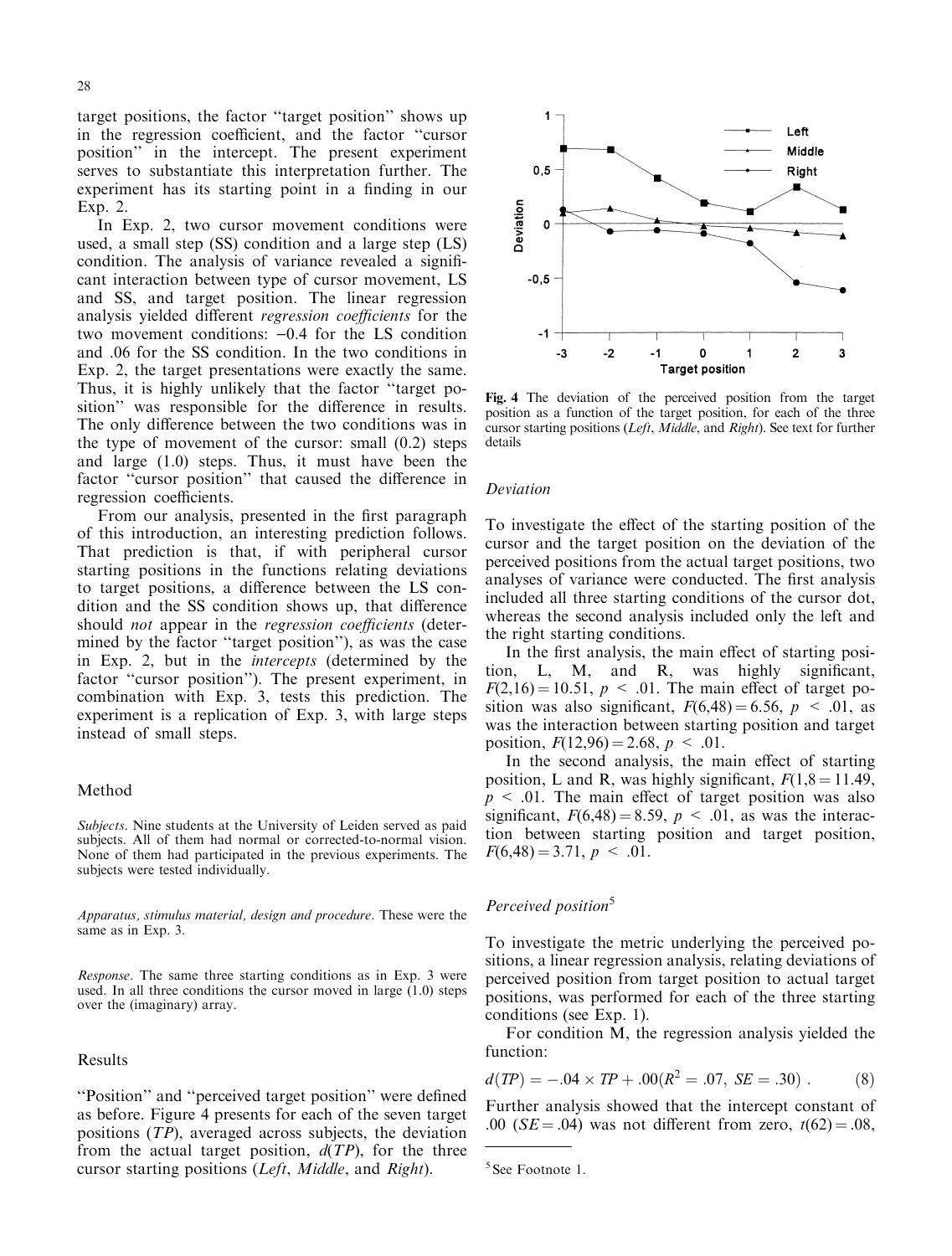$p > .10$ . The regression coefficient of  $-.04$  (SE = .02) was different from zero,  $t(62) = -2.16$ ,  $p < .05$ . The regression coefficient shows that the subjects underestimated the target position by about 4%.

For condition L, the regression analysis yielded the function:

$$
d(TP) = -.10 \times TP + .40(R^2 = .15, SE = .50) . \tag{9}
$$

Further analysis showed that the intercept constant of .40 ( $SE = .06$ ) was different from zero,  $t(62) = 6.36$ ,  $p \leq .01$ . The regression coefficient of  $-.10$  (SE = .03) was different from zero,  $t(62) = -3.33$ ,  $p < .01$ . This regression coefficient suggests that subjects underestimated the target position by about 10%.

For condition R, the regression analysis yielded the function:

$$
d(TP) = -.12 \times TP - .20(R^2 = .34, SE = .33) . \tag{10}
$$

Further analysis showed that the intercept constant of  $-.20$  (SE = .04) was different from zero,  $t(62) = -4.94$ ,  $p \leq 0.01$ . The regression coefficient of  $-.12$  (SE = 02) was different from zero,  $t(62) = -5.63$ ,  $p < .01$ . This regression coefficient suggests that the subjects underestimated the target position by about 12%.

#### Discussion

While not apparent in the analyses of variance, the linear regression equations show that condition M differs in important ways from conditions L and R. The linear regression equations indicate this by yielding similar values for the regression coefficients and similar (absolute) values for the intercepts in the L and R conditions, but deviating values in condition M.

A comparison of the linear regression equations for the large step (LS) condition of Exp. 2 and the M condition of the present experiment shows that the estimated parameters are nearly the same (regression coefficients:  $-.04$  and  $-.04$ ; intercepts:  $-.00$  and  $.00$ ). Thus, the M condition of the present experiment is simply what it has to be: a successful replication of the identical LS condition in Exp. 2. As in Exp. 2, in the M conditions of Exp. 3, and of the present experiment, the effect of step size is reflected in the regression coefficients  $(SS: +.08; LS:$  $(-.04)$ , and not in the intercepts (SS: .00; LS: .00).

A comparison of the linear regression equations for the L condition and the R condition in the present experiment shows that the values of the parameters are of the same order of magnitude (regression coefficients:  $-10$  and  $-12$ ; absolute intercepts:  $.40$  and  $.20$ ). The main difference between the two regression equations is that the intercept is positive in the L condition (subjects place the cursor too far to the right), and that the intercept is negative in the R condition (subjects place the cursor too far to the left).

A comparison of the parameters for the L condition and the R condition with the parameters for the M condition (and the LS condition of Exp. 2) reveals

that with a peripheral starting point, the regression coefficients are smaller  $(-.10.$  and  $-.12.$  vs.  $-.04$  and ).04) and the intercepts are larger (absolute values of .40 and .20 vs. .00 and .00). This again suggests that in the L and R condition we were successful in disentangling the contributions of the factors "target" position" and "cursor position" (see the Discussion of Exp. 3). The fact that the regression coefficients for the L and R conditions are rather close to the regression coefficients obtained in Exp. 1 with verbal responses  $(-.18 \text{ and } -.15)$  further supports this interpretation (see also the General discussion).

With central cursor starting points an effect of step size  $-$  large steps versus small steps  $-$  shows up in the regression coefficients (see above). The prime purpose of the present experiment was to test the prediction, following from our analysis, that with peripheral starting positions any effect of step size should not show up in the regression coefficients (determined by the factor "target position"), but in the intercepts (determined by the factor ``cursor position''). The data are in accord with this prediction. With peripheral  $- L$  and R  $$ starting positions, the regression coefficients in the present experiment with the large steps and in the previous experiment with the small steps are nearly exactly the same  $(-.10$  and  $-.12$  vs.  $-.12$  and  $-.11)$ , while the absolute values of the intecepts are indeed somewhat smaller (.40 and .20 vs. .48 and .45). We shall return in the General discussion to what, in our view, causes this difference between step-size conditions.

# Experiment 5

#### Introduction

Experiments 2, 3, and 4, with cursor setting responses, strongly suggest that two factors determined the results: the factor "target position" and the factor "cursor position.'' Moreover, the results obtained in the L and R conditions of Exps. 3 and 4, especially when taken in combination, strongly suggest that for peripheral starting points, in the function relating the perceived target position to the actual target position, the factor ``target position'' shows up as an undershoot in the regression coefficients, and the factor "cursor position" as a constant overshoot in the intercepts. This outcome forces us to provide at least the beginning of an answer to the question: What is hidden behind the factor "target position" and the factor "cursor position"?

To find the beginning of an answer to this question it is important to note that, in our experiments, there is an essential difference between the conditions under which the target is perceived and the conditions under which the cursor is perceived. The target is presented briefly while subjects are looking at the fixation point. Under these conditions no useful eye movements are possible (see, e.g., Rayner, Slowiaczek, Clifton, & Bertera, 1983;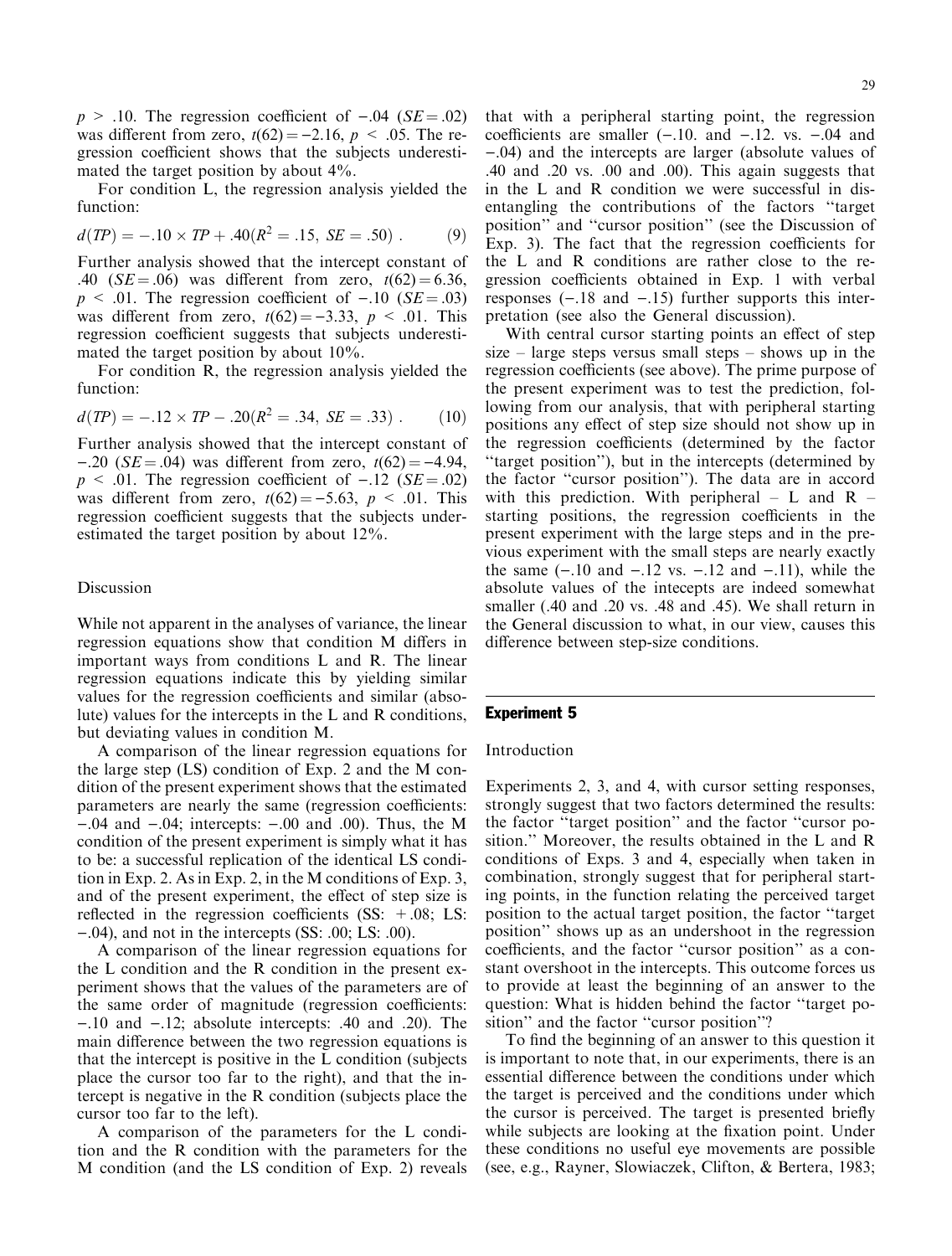see also van der Heijden, 1992, Chap. 2). Thus, during target perception the subjects' point-of-fixation coincides with the fixation point. The cursor, however, is presented during a considerable period of time. It is therefore highly likely that subjects move their eyes and fixate the cursor, at least temporarily. Thus, during cursor perception the subjects' point-of-fixation does not necessarily coincide with the fixation point.

This difference in viewing conditions for the target and the cursor makes the question of which reference point subjects use for assessing a position (or a dis $tance$ ) – the fixation point or the point-of-fixation – of vital importance. When the subjects always use the (position of the) fixation point as the reference point, no difference between the factors "target position" and ``cursor position'' is to be expected. For both the target and the cursor there is one and the same, stable, reference point. However, when the (position of the) point-of-fixation serves as the reference point, differences between the factors "target position" and "cursor position'' cannot be excluded. The (position of the) fixation point then serves as the reference point for the target while another, unknown and possibly cursor-induced (position of the) point-of-fixation can serve as the reference point for the cursor.

In our last experiment we attempted to assess what reference point the subjects use, the (position of the) fixation point or the (position of the) point-of-fixation. The experiment is a modified version of Exp. 1 with verbal responses. Just before target presentation the subjects had to make a saccadic eye movement from the left or from the right to a briefly presented central fixation point. From vision research it is known that a saccadic eye movement is nearly always too short (see, e.g., Deubel, 1991; see also the General discussion). Thus, with this interpolated saccade, the (position of the) point-of-fixation does not coincide with the (position of the) central fixation point. Under these experimental conditions the subjects' verbal responses can reveal what reference point is used. When the (position of the) central fixation point serves as the reference point, approximately the same results as in Exp. 1 are to be expected. However, when the (position of the) pointof-fixation serves as the reference point, systematic deviations will be observed: with saccades from the left the eye will land at the left of the central fixation point and all targets will be seen and reported as somewhat shifted to the right, and with saccades from the right the eye will land at the right of the central fixation point and all targets will be seen and reported as somewhat shifted to the left.

#### Method

Apparatus. The experiment was run on the same apparatus and under the same conditions as in Exp. 1, except for screen size. In this experiment the screen size was approximately 16 by 12 deg of visual angle.

Stimulus material. The stimulus was made up of two sequential components. In the first component a fixation cross was shown at the left or right of the center at an eccentricity of about 5.1 deg of visual angle. The width and height of the fixation cross was .12 deg of visual angle. This fixation cross was replaced by a small letter in a circle. The letter shown was an "H," an  $``S," a "T," or a "Z."$  The circle had a diameter of about .30 deg of visual angle. The second component was exactly the same as the stimulus used in Exp. 1. The "fixation cross" of this stimulus was displayed at the center of the screen. The width and height of the central cross was .12 deg of visual angle.

Design. Each subject saw a unique series of 280 trials, being 20 replications of the factorial combination of two initial fixation positions (left and right) and seven line positions. The 280 trials were ordered randomly for each subject.

Procedure. Each subject served in one individual session. The session started with a 5-min adaption period in which the subject was informed about the task, the positions, and verbal labels that were used, that is, from "3 on the left" through "0" to "3 on the right." The subjects were instructed to look at the (dim) fixation cross on the left or on the right of the screen and to initiate stimulus presentation when that cross was sharply in focus. On stimulus initiation the fixation cross disappeared and the letter in the circle appeared. After 100 ms the letter and circle disappeared. Then, after 10 ms, the central cross appeared. The subjects were asked to try to look at the central cross. The target line appeared 100 ms after the disappearance of the central cross. Then the line disappeared. The subject was requested to report the letter first, then to indicate the position of the line with respect to the central cross, and to guess if unsure. Each subject received 92 practice trials. Feedback was only given on the first 28 practice trials, that is, only on the first 28 practice trials was the array of digits ('3210123') shown. During practice, the exposure time of the central cross and of the line was successively lowered from 400 ms to the exposure times used in the experiment, that is, to 90 ms for the central cross and to 30 ms for the line. Then the subject received the 280 experimental trials. Table 2 presents the sequence of events and the exposure times in the experimental trials.

#### Results

Subjects named the letter correctly in 94% of the trials. Only the trials in which the subjects reported the letter correctly were used in the subsequent analyses. For the other trials it is not known whether the subject looked at the first fixation cross. A perceived position,  $p(TP)$ , was

Table 2 The sequence of events and the exposure times in the experimental trials in Exp. 5

| Event            | Exposure time            |  |  |
|------------------|--------------------------|--|--|
| Peripheral cross | Till stimulus initiation |  |  |
| Letter in circle | $100$ ms                 |  |  |
| Blank screen     | $10 \text{ ms}$          |  |  |
| Central cross    | $90 \text{ ms}$          |  |  |
| Blank screen     | $100$ ms                 |  |  |
| Target           | $30 \text{ ms}$          |  |  |

Subjects. Eight students at the University of Leiden served as paid subjects. All of them had normal or corrected-to-normal vision. None of them had participated in the previous experiments. The subjects were tested individually.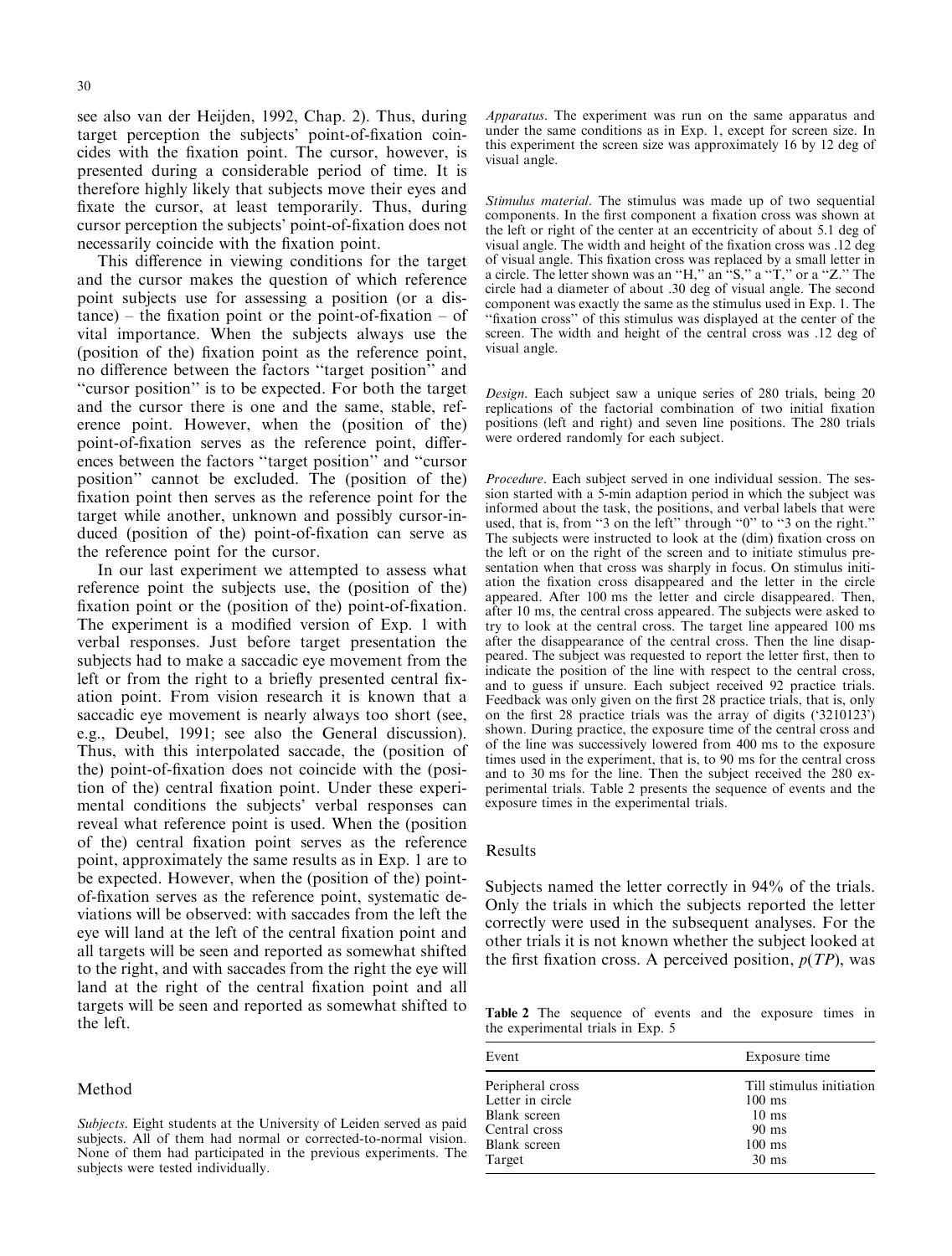

Fig. 5 The deviation of the perceived position from the target position as a function of the target position, for each of the two initial fixation positions (Left and Right). See text for further details

defined as in Exp. 1. Figure 5 presents for each of the seven target positions (TP), averaged across subjects, the deviations of each perceived position from the actual target position,  $d(TP)$ , for the two fixation conditions (Left and Right).

#### Deviation

To investigate the effect of target position on the deviations of the perceived positions from the actual target positions, two analyses of variance were conducted. The first analysis included all target positions from  $-3$  to  $+3$ . The second analysis included the target positions from  $-2$  to  $+2$ . Both analyses showed a highly significant main effect of fixation side,  $F(1,7) = 39.51$ ,  $p < .01$  for positions  $-3$  to  $+3$ , and  $F(1,7) = 40.40$ ,  $p < .01$  for positions  $-2$  to  $+2$ . The main effect of target position was also highly significant,  $F(6,42) = 25.79$ ,  $p < .01$  for positions  $-3$  to  $+3$ , and  $F(4,28) = 13.58$ ,  $p < .01$  for positions  $-2$  to  $+2$ . The interaction between fixation position and target position was not significant in either analysis,  $F(6,42) = 1.68$ , NS, for positions  $-3$  to  $+3$ , and  $F(4,28) = .87$ , NS, for positions  $-2$  to  $+2$ .

#### Perceived position

To examine the metric underlying the perceived positions, two linear regression analyses relating deviations of perceived position from target position to actual target position were performed for each of the two fixation sides. In the first regression analysis all the positions were included, that is, the positions from  $-3$  to  $+3$ . In the second analysis the outside positions were excluded.

For the left fixation side, the first regression analysis, including the outer positions  $-3$  to  $+3$ , yielded the function:

$$
d(TP) = -.31 \times TP + .48(R^2 = .68, SE = .44) \ . \tag{11}
$$

Further analysis showed that the intercept constant of .48 ( $SE = .06$ ) was different from zero,  $t(55) = 8.05$ ,  $p < .01$ . The regression coefficient of  $-.31$  (SE = .03) was different from zero,  $t(55) = -10.65$ ,  $p < .01$ . The second regression analysis, excluding positions  $-3$  to  $+3$ , yielded the function:

$$
d(TP) = -.29 \times TP + .50(R^2 = .70, SE = .42) \ . \tag{12}
$$

Further analysis showed that the intercept constant of .50 ( $SE = .07$ ) was different from zero,  $t(39) = 7.62$ ,  $p < .01$ . The regression coefficient of  $-.29$  (SE = .05) was different from zero,  $t(39) = -6.16$ ,  $p < .01$ .

For the right fixation side, the first regression analysis, including the outer positions  $-3$  to  $+3$ , yielded the function:

$$
d(TP) = -.33 \times TP - .52(R^2 = .52, SE = .63) . \tag{13}
$$

Further analysis showed that the intercept constant of  $-.52$  (SE = .08) was different from zero,  $t(55) = -6.13$ ,  $p < .01$ . The regression coefficient of  $-.33$  (SE = .04) was different from zero,  $t(55) = -7.70$ ,  $p < .01$ . The second regression analysis, excluding positions  $-3$  to  $+3$ , yielded the function:

$$
d(TP) = -.28 \times TP - .57(R^2 = .30, SE = .63) . \tag{14}
$$

Further analysis showed that the intercept constant of  $-.57$  (SE = .10) was different from zero,  $t(39) = -5.79$ ,  $p < .01$ . The regression coefficient of  $-.28$  (SE = .07) was different from zero,  $t(39) = -4.01$ ,  $p < .01$ .

#### Discussion

Saccadic eye movements have a latency of at least 150 ms (see, e.g., Rayner et al., 1983). In the present experiment the saccadic eye movement could only be initiated after enough letter information was acquired and the central fixation cross had appeared. The sequence of events and exposure durations used in the present experiment (see table 2) were such that, with these constraints, upon arrival of the eye on the second point-of-fixation the central fixation cross had already disappeared. Thus, for the present experiment it is reasonable to assume that the (position of the) second point-of-fixation was not on the (position of the) central fixation cross but more to the left with initial fixation at the left, and more to the right with initial fixation at the right (see, e.g. Deubel, 1991; see also the Introduction).

As stated in the Introduction, when the (position of the) central fixation cross always serves as the reference point for estimating position (or distance), no differences between initial fixation at the left and initial fixation at the right are to be expected. With both initial fixation points the same reference point for assessing target position (or distance) is used. However, when the (position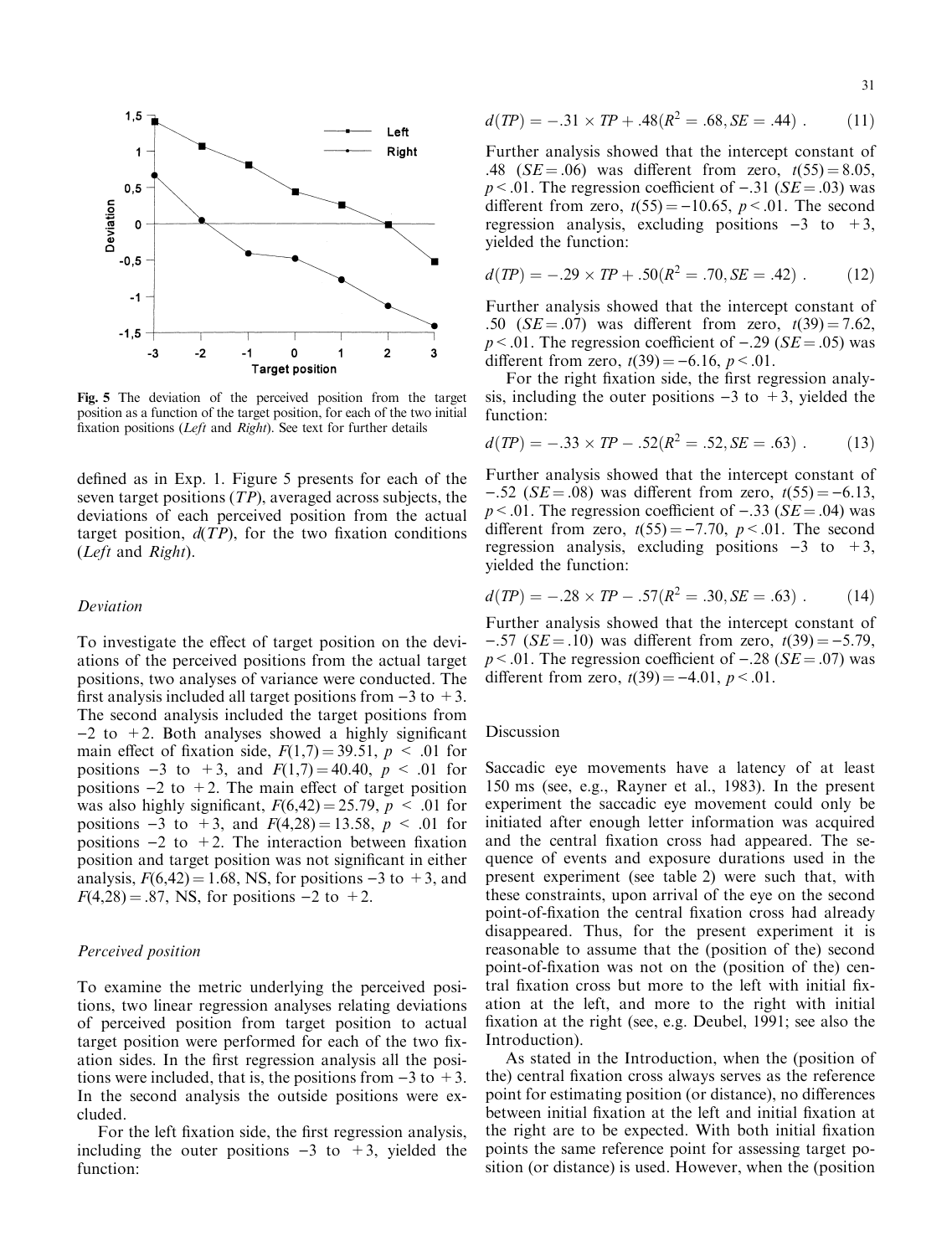of the) point-of-fixation serves as the reference point, systematic differences between the two initial fixation points have to be expected: deviations to the right with initial fixation at the left, and deviations to left with initial fixation at the right (see the Introduction).

The results of the present experiment are clearly in accord with the assumption that the (position of the) point-of-fixation serves, at least in part, as the reference point for assessing target position (or distance). The regression equations show that with initial fixation at the left, all target positions are reported to be slightly shifted to the right (intercept values of .48 and .50), and that with initial fixation at the right, all target positions are reported to be slightly shifted to the left (intercept values of  $-.52$  and  $-.57$ ).

As stated in the Introduction, Exps. 2, 3, and 4 strongly suggest that two factors determined the results: the factor "target position" and the factor "cursor position." For the factor "target position" the (position of the) fixation point and the (position of the) point-offixation coincide, whereas for the factor "cursor position,'' this is not necessarily the case. Therefore, the main outcome of the present experiment that the pointof-fixation serves, at least in part, as a reference point can serve as a starting point for answering the question what is hidden behind these two factors. In the General discussion we return to this starting point.

## General Discussion

Our study had its origin in a problem of explanation encountered with the partial-report bar-probe task. In this task a row of letters is briefly presented and subjects have to name the letter that is indicated by a briefly presented visual cue, for example, by a small vertical line or bar under the letter. Especially when there is a temporal separation between letter row and visual cue, subjects make many errors. Most of these errors are central near-location errors, that is, most of the errors involve the name of a letter from a position adjacent to, and on the foveal side of, the target (see our General introduction).

Hagenaar and van der Heijden (1997) explained these central near-location errors in terms of misperception of the position of the visual cue. They assumed that the letters in the row were perceived in the correct position, but that, especially with a temporal separation between letter row and visual cue, the briefly presented cue was perceived as being shifted towards the central fixation point. Unfortunately, firm supporting evidence for this hypothesis was missing. While vision research had produced abundant evidence for this kind of misperception in the presence of static reference stimuli, the evidence in situations without static reference points as in the barprobe task was lacking.

One of the purposes of the experiments reported in this study was to provide this missing evidence. In all our experiments a vertical target line was presented in an

empty visual field 100 ms after disappearance of a central fixation cross. This type of target presentation adequately mimics the exposure situation of the cue in a partial-report bar-probe task with a temporal separation between letter row and visual indicator. The outcome of the experiments clearly supports Hagenaar and van der Heijden's (1997) conjecture. In Exp. 1, and also in the L(eft) and R(ight) conditions of Exps. 3 and 4, a clear and significant apparent shift of the briefly presented lines in the expected direction, that is, a "perceptual undershoot,'' was observed. Thus, the results obtained complete Hagenaar and van der Heijden's explanation of an intriguing phenomenon observed in a classic visual information processing and selective attention task. The centrally displaced delayed bar captures attention (see Jonides & Yantis, 1988; Yantis & Jonides, 1984; see also van der Heijden, 1992), and often a central near-location error will be made.

Of course, an adequate explanation for a phenomenon observed in the partial-report bar-probe task is something, but an adequate explanation of the apparent central shifts of a briefly presented small target in the absence of static reference points, that is, of the "perceptual undershoot," is something completely different. Therefore, the second purpose of our investigations was to find the beginning of an explanation of the central shifts. In our view, with the data we gathered and presented, a tentative but reasonable explanation can now indeed be offered. To show this, we shall first return to the results of Exp. 5, then we shall look again at the results of Exps. 2, 3, and  $4 -$  the experiments with the moving cursor  $-$  and finally we shall turn to the explanation of the central shifts.

From the results of Exp. 5 we concluded that the point-of-fixation, and not the fixation point, served as the reference point in the visual assessment of position (or distance). With regard to this conclusion, two problematic issues that can be raised are not important, in the present context. The first issue concerns the question whether the point-of-fixation serves as the only reference point. Given the data presented, it cannot be excluded that there are further, additional, landmarks, for example, the border of the screen, that serve the same function. The second issue concerns the exact interpretation of the parameters, the regression coefficient and the intercept, of the linear functions for Exp. 5. Given the complexity of the task that had to be performed it cannot be excluded that different types of trials, for example, trials with eye movements and trials without eye movements, contributed to these parameters. These issues are not important, however, because for our explanation, we only need the major reliable result: The point-of-fixation serves, at least in part, as a reference point.

For understanding the results of Exps. 2, 3, and 4, in which a moving cursor was used to indicate the perceived position of the target, it is worthwhile to distinguish two parts in each experimental trial, a ``target perception part" and a "cursor perception part." In the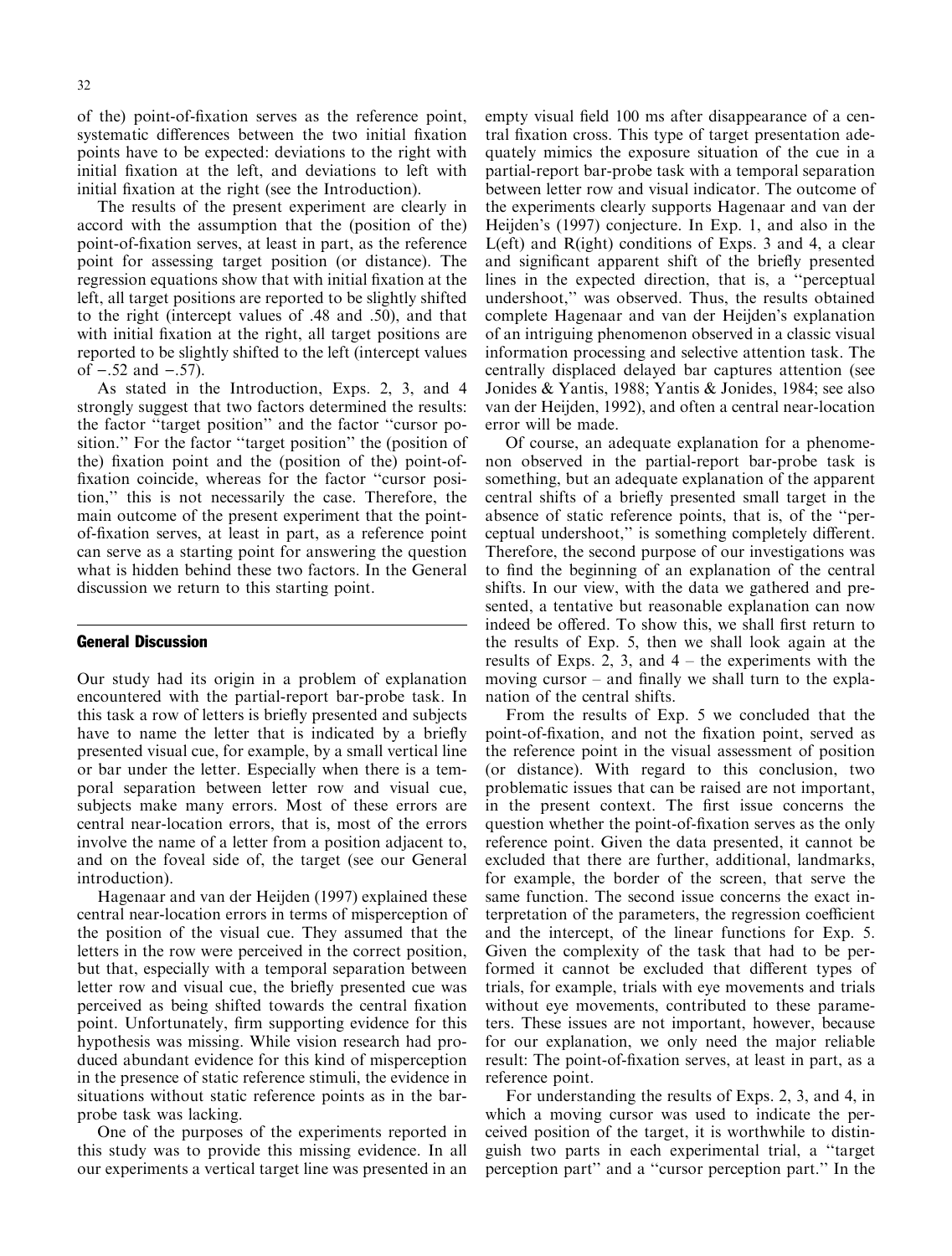target perception part, the subjects assessed the position (or distance) of the target. That target appeared for 30 ms, 100 ms after the disappearance of the fixation point. These presentation conditions effectively excluded directed eye movements during this part of a trial. In the cursor perception part, subjects tried to reproduce the assessed position (or distance) with the cursor. They could take all the time they needed to move the cursor to the wanted position. Thus, in this part of the trial, there can have been a number of eye movements and eye fixations. From the eye movement literature it is known that it is difficult not to follow a stepwise moving target with saccadic eye movements (see, e.g., Findlay, 1987). Exactly this eye movement behaviour can help us to understand the results obtained in Exps. 2, 3, and 4<sup>6</sup>.

In Exp. 2 (and in the M conditions of Exps. 3 and 4) the target was presented while subjects fixated the central fixation point. The subjects assessed the distance between this fixation point ( = point-of-fixation) and the target. The cursor also appeared at the fixation point (  $=$  pointof-fixation). While the subjects tried to reproduce the assessed distance with the cursor, the cursor moved in the direction of the (perceived position of the) target, and the subjects' eyes moved, at least some distance, with the cursor. When this shift is incompletely corrected, the point-of-fixation no longer corresponds with the position of the fixation point: it is shifted away from that position in the direction of the (perceived position of the) target. From Exp. 5 we know that the point-of-fixation serves, at least in part, as the reference point. Thus, in the cursor perception part, the reference point is displaced in the direction of the (perceived position of the) target. The assessed distance is reproduced with this shifted reference point. As a result, as measured from the fixation point, the cursor will be moved too far; there will be a ``movement overshoot.''

This ``shifted reference point'' hypothesis, in combination with the "perceptual undershoot," immediately explains the results obtained in the conditions with the cursor starting point in the middle. In these conditions the movement overshoot of the cursor cancels and therefore masks the perceptual undershoot. The difference between the results obtained in the Small Step condition of Exp. 2 and in the M condition in Exp. 3  $(regression coefficients of .06 and .08, i.e., "overshoot")$ an the results obtained in the Large Step condition of Exp. 2 and in the M condition of Exp. 4 (regression coefficients of  $-.04$  and  $-.04$ , i.e., "undershoot") is understandable with the additional assumption that it is easier to prevent following the cursor, or easier to correct the shift, when the cursor moves in (slow, clearly visible) large steps than in (fast, less visible) small steps.

In the L and R conditions of Exps. 3 and 4, the target perception part of the trial was exactly the same as in the conditions just discussed. The cursor perception part, however, was different. The cursor appeared three positions to the left of  $-3$  in the L conditions, and three positions to the right of  $+3$  in the R conditions. The results obtained in these conditions can be explained in exactly the same way as the results obtained in the M conditions, when one additional assumption is introduced. That additional assumption is that with all larger cursor travel distances, for example, with three positions or more, the size of the cursor-induced shift of the point-of-fixation is about the same. This seems a reasonable assumption because other visual cues, such as the border of the screen, are present to prevent too great deviations. In the L and R conditions of Exps. 3 and 4, the distance to be moved was always at least three positions. Thus, when all other conditions are equal, about the same shift of the point-of-fixation has to be excepted with all target distances. In the L conditions the cursor moved to the right, and consequently the point-of-fixation shifted to the right. In the R conditions the cursor moved to the left, and consequently the point-of-fixation shifted to the left. In both cases and for all target positions, the reference point was displaced a constant small distance in the direction in which the cursor moved.

The data of the L and R conditions of Exps. 3 and 4 are completely in accord with this ``shifted reference point" analysis, given the "perceptual undershoot." There is no effect of starting point of cursor in the regression coefficients  $(-.12 \text{ and } -.10 \text{ for starting point})$ left, and  $-.11$  and  $-.12$  for starting point right) and a large effect in the intercepts  $(+.48$  and  $+.40$  for starting point left, and  $-.45$  and  $-.20$  for starting point right). This pattern of results indicates a similar shift in the direction in which the cursor moved for all target positions. (The difference between the intercepts in the Large Step and Small Step conditions can be explained in the same way as the corresponding difference between the regression coefficients in Exp. 2 and between the M conditions of Exps. 3 and 4; see the discussion of the M conditions.)

The last phenomenon that still remains to be explained is the central shift, that is, the "perceptual undershoot''; Exp. 1 and the L and R conditions in Exps. 3 and 4 all indicated that, also in the absence of static reference stimuli, a briefly-presented target line is reported as being closer to the (objective or subjective) fixation point than that it actually was. As already stated and as will appear further on, for the explanation of this central shift a quantitative estimate of the size of the shift is of fundamental importance. From the foregoing it will be clear that, in our view, the regression coefficients of the linear functions for the L and R conditions in Exps. 3 and 4 provide the best quantitative estimates of the size of this apparent inward movement. In these conditions, inward and outward errors were possible for all positions (there was

<sup>&</sup>lt;sup>6</sup>When we planned and performed the cursor experiments, we were not aware that eye movements could be involved. After the experiments were run, we investigated with a dual Purkinje eye tracker whether eye movements occurred in a situation identical to the one in Exp. 2. All subjects followed the moving cursor with their eyes.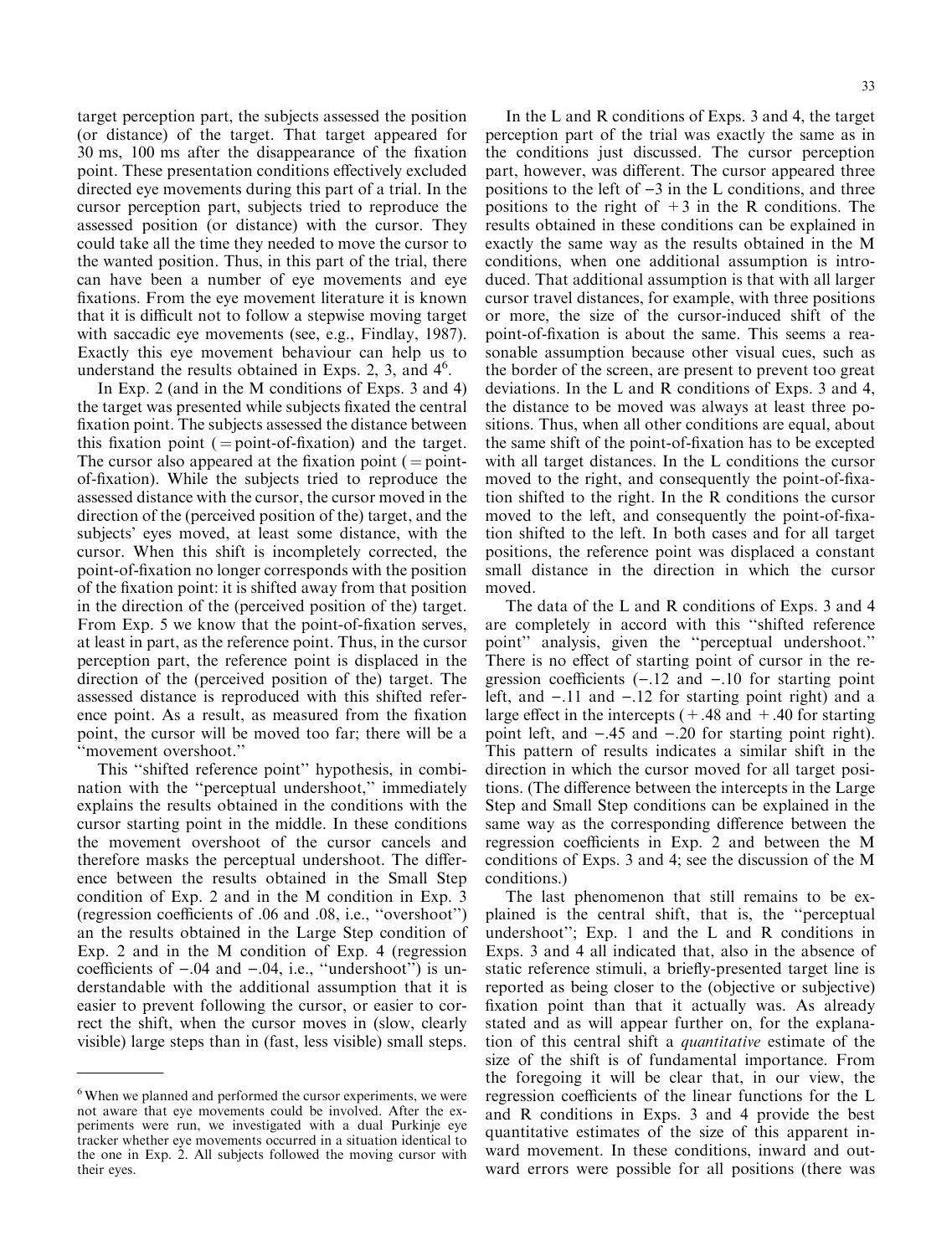no "truncation problem," as in Exp. 1, where the range of responses was restricted). In addition, whereas Exps. 2, 3, and 4 forced us to distinguish two factors that contribute to the cursor settings, the data were completely in accordance with the view that, in the linear regression equations for the L and R conditions, the regression coefficients reflected the factor "target position." The regression coefficients for the L and R conditions in Exps. 3 and 4 equalled  $-.12, -11, -.10$ and  $-.12$ . We therefore have to conclude that the subjects underestimated the target positions or target

distances by around 10%. In the introduction to Exp. 5, we already mentioned that vision research has shown that a saccadic eye movement, performed for bringing a target in the fovea, is nearly always too short (see also, e.g., Becker, 1972; Bedell & Flom, 1983; Bracewell, Husain, & Stein, 1990). Vision research also provides quantitative information about the size of this undershoot. The information of fundamental importance is that these saccadic eye movements are also about 10% too short. For instance, Deubel (1991) showed that the saccadic eye movement covers approximately 90% of the distance between the initial fixation point and the position of the target, and that the remaining distance is reduced by a post-saccadic drift (PSD).

It will be clear that the outcome of our experiments (about  $10\%$  "perceptual undershoot") and the information from eye movement research (about  $10\%$  "saccadic undershoot'') forces us to assume that the central shift, that is, the "perceptual undershoot," has to be explained in terms of properties and function of the saccadic eye movement system. It leaves us with no other viable possibility than to subscribe to the space perception theories that postulate that the system in charge of the guidance of saccadic eye movements is also the system that provides the metric in perceived visual space within a single eye fixation (see Lotze, in Boring, 1957, for an early example; see also, e.g., Koenderink, 1990; Wolff, 1987). In fact, the results of our experiments and analyses provide this group of theories with important new supporting empirical evidence.

Of course, further selective attention research, involving eye movement registration and position judgements, is certainly needed for the further unraveling of the intricate relation between the phenomena observed in the partial-report bar-probe task (central near-location errors: Hagenaar and van der Heijden, 1997), the perception-of-position tasks (central displacements: the present study), and the saccadic eye movement tasks (central undershoots: Deubel, 1991). Also, as the present study has made abundantly clear, in that further research one has to be very careful with the interpretation of the data obtained in position judgement experiments with cursor (or arrow) setting as the task, because a shift of reference point is easily induced (see, e.g., Adam, Paas, Ekering, & Van Loon, 1995; Adam, Ketelaars, Kingma, & Hoek, 1993; Honda, 1985; O'Regan, 1984; Wong & Mack, 1981).

#### **References**

- Adam, J. J., Ketelaars, M., Kingma, H., & Hoek, T. (1993). On the time course and accuracy of spatial localization: Basic data and a two-process model. Acta Psychologica, 84, 135-159.
- Adam, J. J., Paas, F. G. W. C., Ekering, J., & Van Loon, E. M. (1995). Spatial localization: Tests of a two-process model. Experimental Brain Research, 102, 531-539.
- Averbach, E., & Coriell, A. S. (1961). Short-term memory in vision. Bell System Technical Journal, 40, 309-328.
- Becker, W. (1972). The control of eye movements in the saccadic system. In J. Dichgans & E. Bizzi (Eds.), Cerebral control of eye movements (pp. 308-316). New York: Karger.
- Bedell, H. E., & Flom, M. C. (1981). Monocular spatial distortion in strabismic amblyopia. Investigative Ophthalmology and Visual Science, 20, 263-268.
- Bedell, H. E., & Flom, M. C. (1983). Normal and abnormal space perception. American Journal of Optometry and Physiological Optics, 60, 426-435.
- Boring, E. G. (1957). A history of experimental psychology. New York: Prentice Hall.
- Bracewell, R. M., Husain, M., & Stein, J. F. (1990). Specialisation of the right hemisphere for visuo-motor control. Neu $ropsychologia, 28, 763–775.$
- Bridgeman, B., Peery, S., & Anand, S. (1997). Interaction of cognitive and sensorimotor maps of visual space. Perception & Psychophysics, 59, 456-469.
- Campbell, A. J., & Mewhort, D. J. K. (1980). On familiarity effects in visual information processing. Canadian Journal of Psychology, 34, 134-154.
- Deubel, H. (1991). Plasticity of metrical and dynamical aspects of saccadic eye movements. In: J. Requin and G. E. Stelmach (Eds.), Tutorials in motor neuroscience (pp. 563-575), Dordrecht: Kluwer Academic Publishers.
- Estes, W. K. (1978). Perceptual processing in letter recognition and reading. In: E. C. Carterette and M. P. Friedman (Eds.), Handbook of perception (vol. IX.). New York: Academic Press.
- Findlay, J. M. (1987). Visual computation and saccadic eye movements: A theoretical perspective. Spatial vision, 2, 175 $-$ 189.
- Hagenaar, R., & van der Heijden, A. H. C. (1995). On the relation between type of arrays and type of errors in partial-report barprobe studies. Acta Psychologica, 88, 89-104.
- Hagenaar, R., & van der Heijden, A. H. C. (1997). Location errors in partial-report bar-probe experiments: In search of the origin of cue-alignment problems. Memory & Cognition, 25, 641–652.
- Hagenzieker, M. P., van der Heijden, A. H. C., & Hagenaar, R. (1990). Time courses in visual information processing: Some empirical evidence for inhibition. Psychological Research, 52,  $13 - 21$ .
- Honda, H. (1985). Spatial localization in saccade and pursuit-eyemovement conditions: A comparison of perceptual and motor measures. Perception & Psychophysics, 38, 41-46.
- Jonides, J., & Yantis, S. (1988). Uniqueness of abrupt visual onset in capturing attention. Perception & Psychophysics, 43, 346-354.
- Koenderink, J. J. (1990). The brain a geometry engine. Psycho $logical Research, 52, 122–127.$
- Leibowitz, H. W., Myers, N. A., & Grant, D. A. (1955). Frequency of seeing and radial localization of single and multiple visual stimuli. Journal of Experimental Psychology, 50, 369-373.
- Mateeff, S., & Gourevich, A. (1983). Peripheral vision and perceived visual direction. Biological Cybernetics, 49, 111-118.
- Mateeff, S., & Gourevich, A. (1984). Brief stimuli localization in visual periphery. Acta Physiologica et Pharmacologica Bulgari $ca, 10, 64-71.$
- Mateeff, S., & Hohnsbein, J. (1988). Perceptual latencies are shorter for motion towards the fovea than for motion away. Vision Research,  $28$ ,  $711-719$ .
- Mewhort, D. J. K. (1987). Information stores and mechanisms: Early stages of visual processing. In: H. Heuer and A. F.